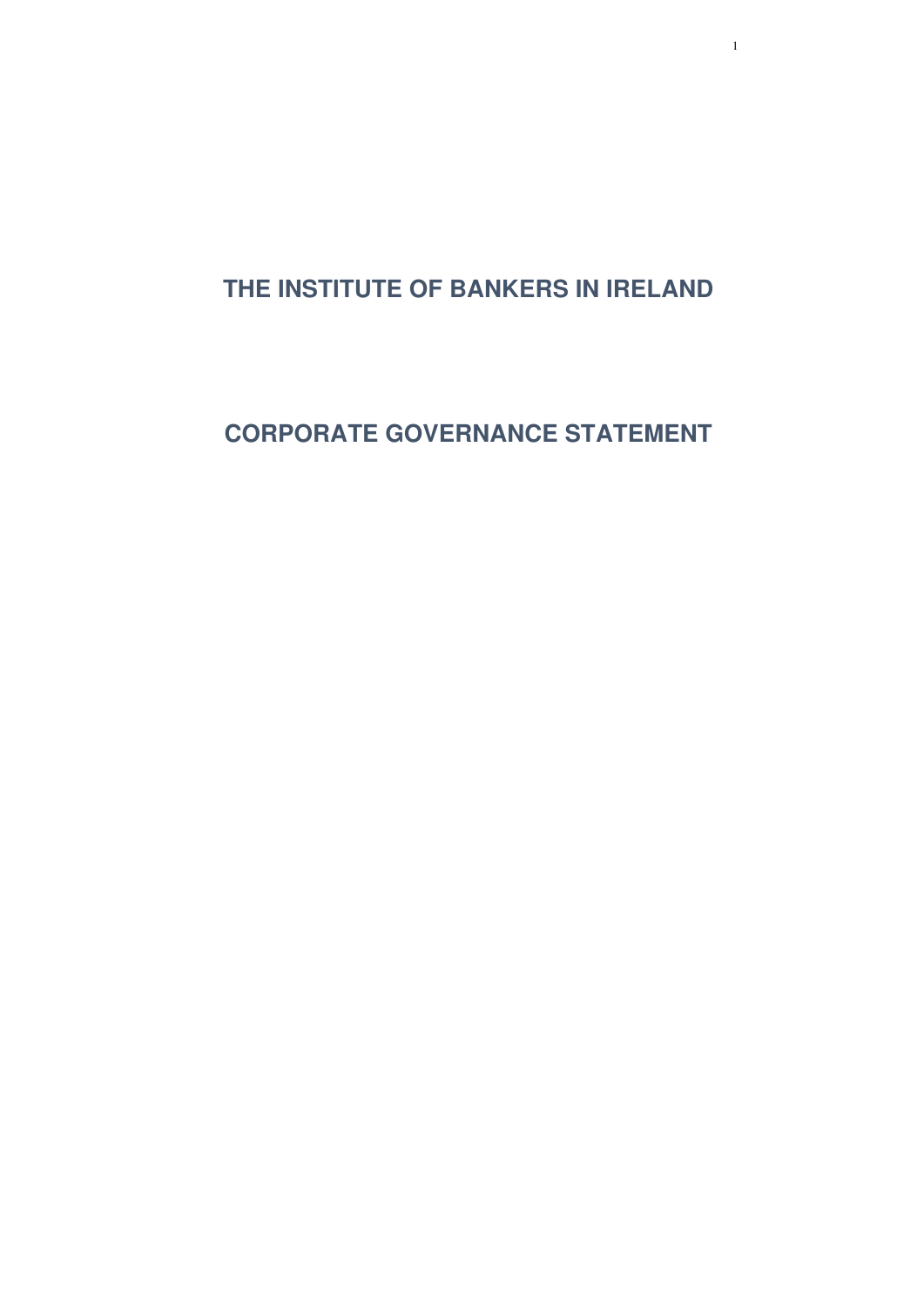## **THE INSTITUTE OF BANKERS IN IRELAND**

## **CORPORATE GOVERNANCE STATEMENT**

## **Preamble**

The Institute Corporate Governance Statement developed as part of the 2001 Council and Institute Governance Review was based on "The Combined Code – Principles of Good Governance and Code of Best Practice" ("the Combined Code"). It was noted at the time that the Combined Code represented best practice for limited companies in Ireland and UK and that it would be appropriate that the Institute should base its Corporate Governance on those Principles and Code of Best Practice. It was recognised "that the Institute governance structure, constitution, size and the need for cost-effective processes may make precise adherence impracticable or inappropriate on some occasions".

The Financial Reporting Council's "The UK Corporate Governance Code" ("the Code") dated September 2014 is the latest version of this code and the 2015 Institute Corporate Governance Statement is based on this while also reflecting appropriately the Central Bank of Ireland Corporate Governance Code for Credit Institutions and Insurance Undertakings 2013 which is effective from January 2015. \* The main principles are drawn directly from the Code except where contextual changes are appropriate (e.g., "Institute" for limited company, "Council" for "Board" etc.) or where the principle was judged to be inappropriate to the circumstances of the Institute.

\* Extracts from these Codes are contained in Appendix 6.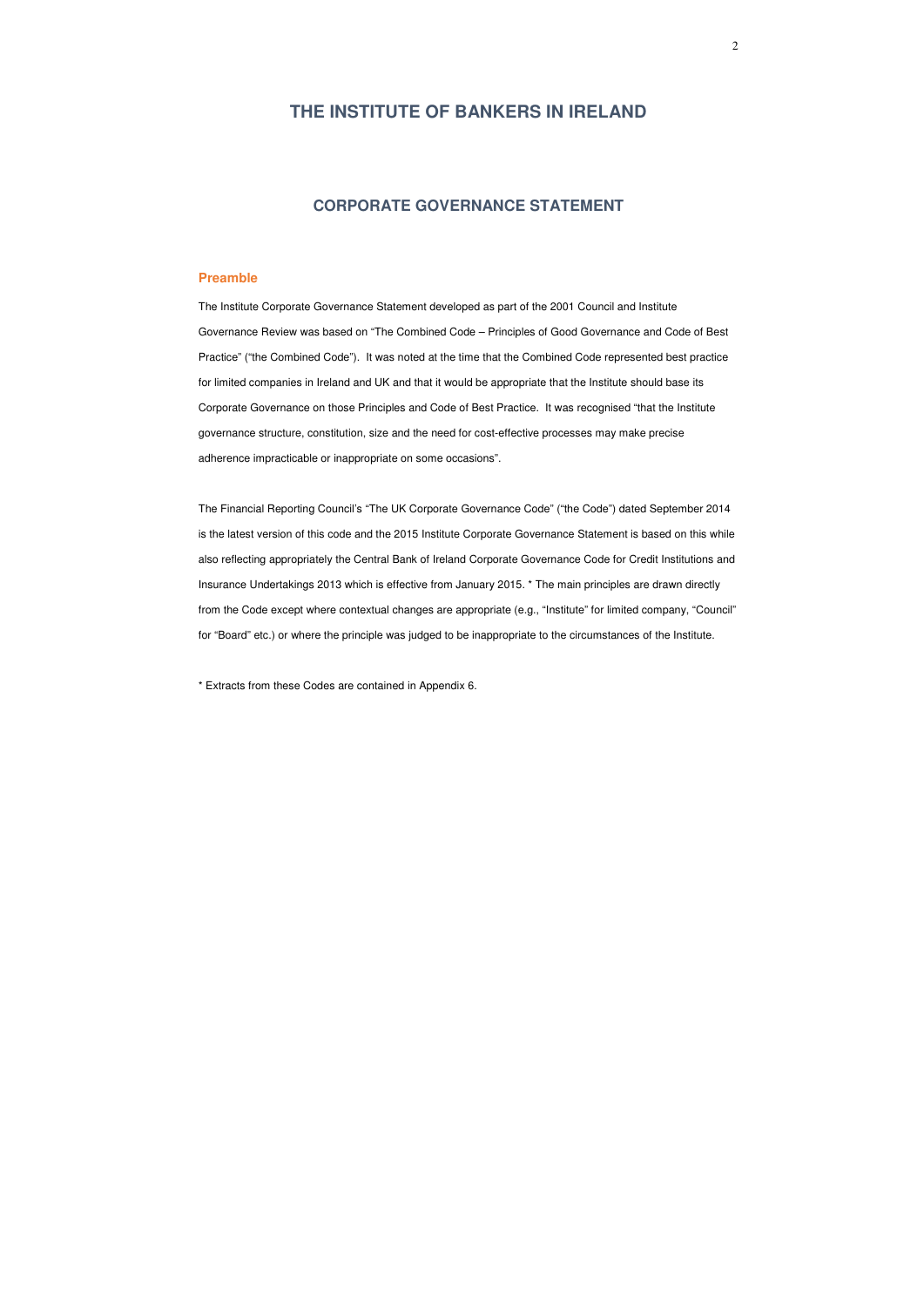# Table of Contents

| The Institute of Bankers in Ireland Corporate Governance Statement                                                                                                                                                                                                                                                                                                                                                                                                                                                                                                                                                                                                                                      | Page No.<br>4                                                                                                                 |
|---------------------------------------------------------------------------------------------------------------------------------------------------------------------------------------------------------------------------------------------------------------------------------------------------------------------------------------------------------------------------------------------------------------------------------------------------------------------------------------------------------------------------------------------------------------------------------------------------------------------------------------------------------------------------------------------------------|-------------------------------------------------------------------------------------------------------------------------------|
| <b>Section A: Leadership</b>                                                                                                                                                                                                                                                                                                                                                                                                                                                                                                                                                                                                                                                                            | 5                                                                                                                             |
| A.1: The Role of Council<br>A.2: Division of Responsibilities<br>A.3: The President<br>A.4; Non-Executive Council Members/Directors<br><b>Section B: Effectiveness</b><br>B.1: The Composition of the Council<br>B.2: Appointments to the Council<br><b>B.3: Commitment</b><br>B.4: Development<br>B.5: Information and Support<br>B.6: Evaluation<br>B.7: Re-election<br><b>Section C: Accountability</b><br>C.1: Financial and Business Reporting<br>C.2: Risk Management and Internal Control<br>C.3: Audit Committee and Auditors<br>Section D: Remuneration<br>Section E: Relations with Members<br>E.1: Dialogue with Members<br>E.2: Constructive Use of General Meetings<br><b>Appendix 1-5</b> | 5<br>$\overline{7}$<br>8<br>9<br>10<br>10<br>11<br>12<br>13<br>13<br>14<br>15<br>16<br>16<br>17<br>17<br>19<br>21<br>21<br>21 |
| Appendix 1 - Role of the Executive Committee                                                                                                                                                                                                                                                                                                                                                                                                                                                                                                                                                                                                                                                            | 22                                                                                                                            |
| Appendix 2 - Remuneration Committee - Role and Terms of Reference<br>Appendix 3 - Audit Committee - Role and Terms of Reference<br>Appendix 4 - Annual Review of Internal Control<br>Appendix 5 - External Director<br>Appendix 6 – Extracts from the UK & Central Bank Corporate Governance Code                                                                                                                                                                                                                                                                                                                                                                                                       | 23<br>25<br>27<br>28<br>29                                                                                                    |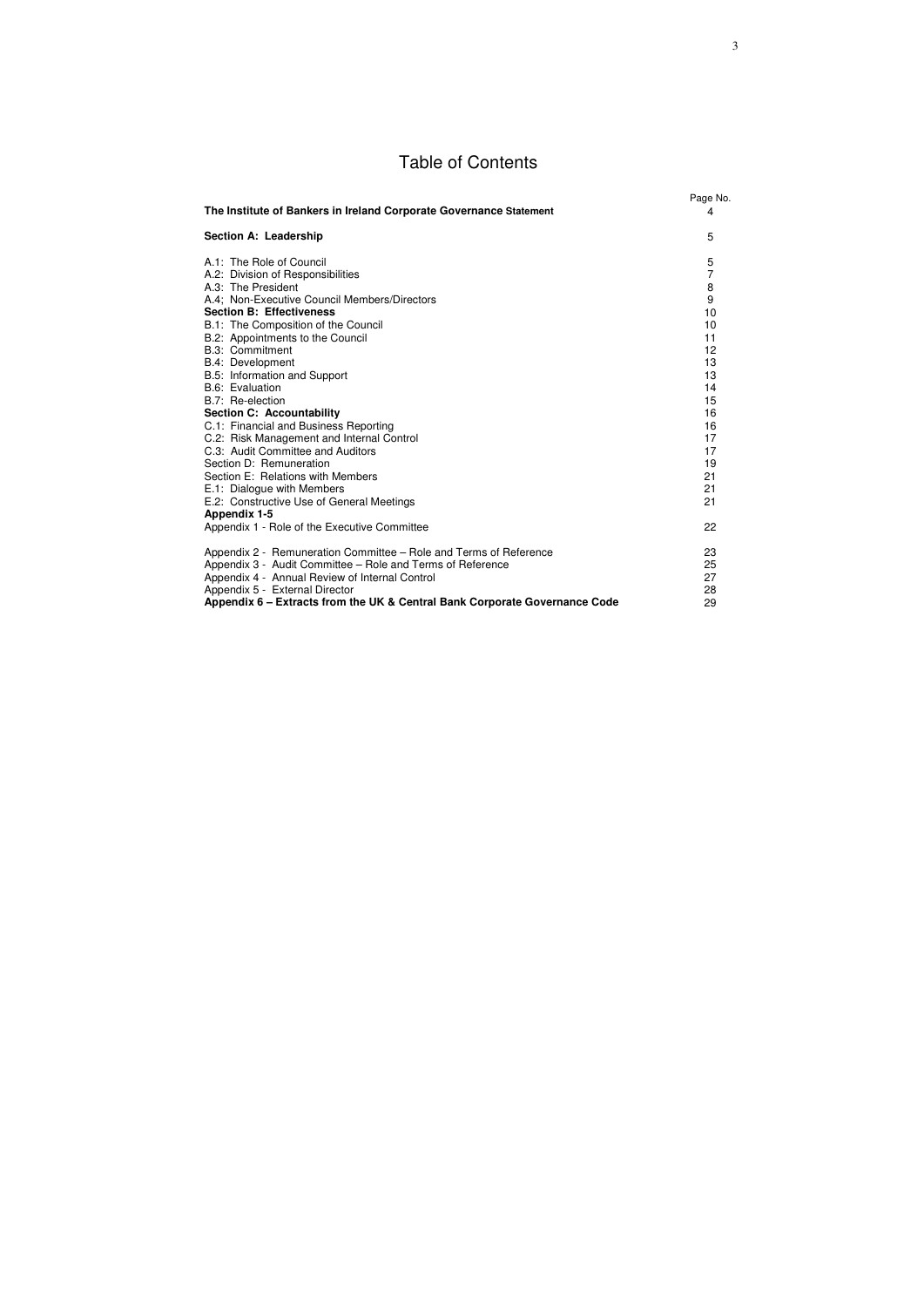**The Institute of Bankers in Ireland** 

**Corporate Governance Statement**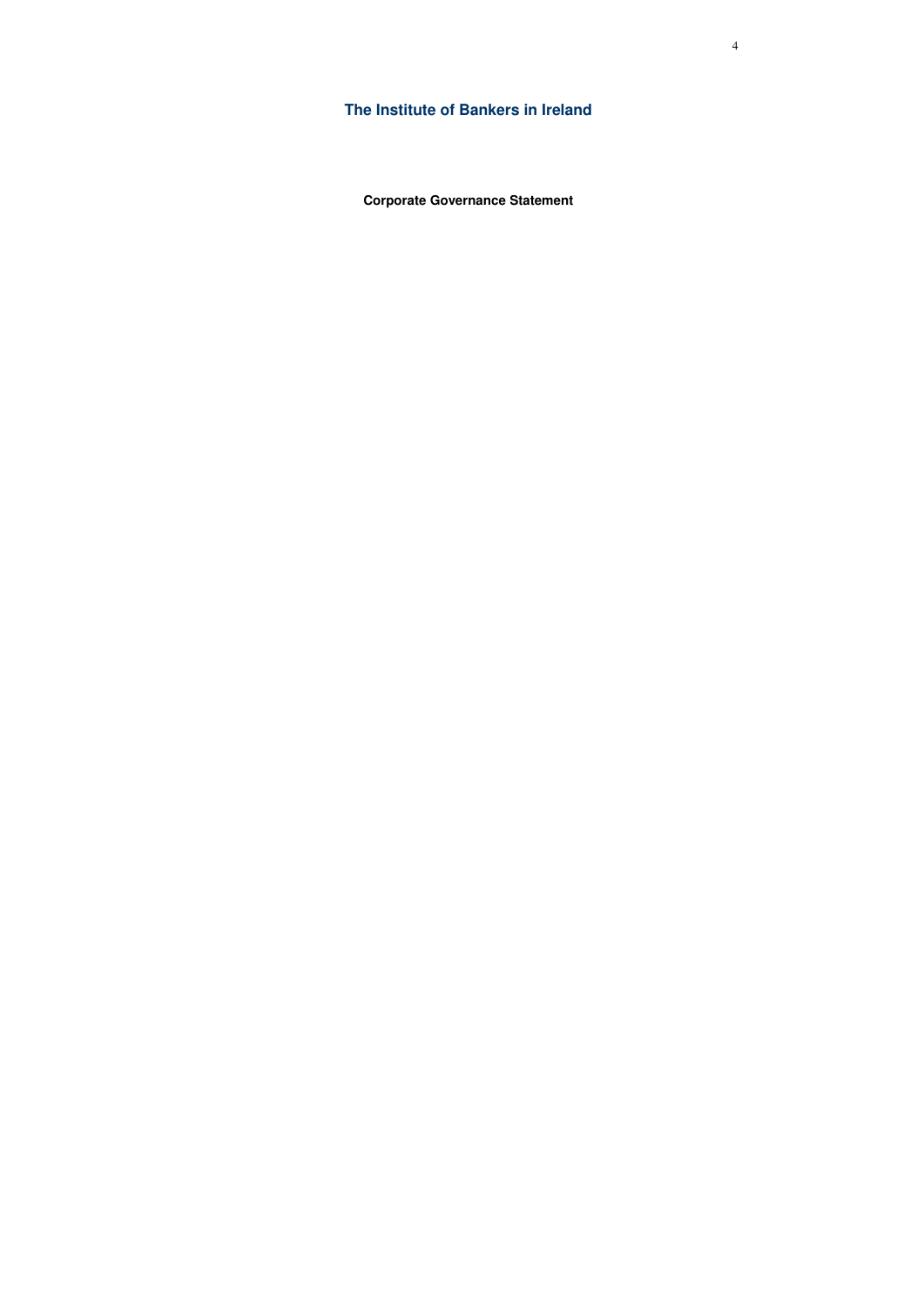## **Section A: Leadership**

## **A.1: The Role of Council**

#### *Main Principle*

*The Institute of Bankers in Ireland ('the Institute"), as provided in its Constitution, is headed by an effective Council, which leads and governs the Institute and is collectively responsible for its long-term success.* 

#### *Main Principle*

*The Council is responsible for the effective, prudent and ethical oversight of the Institute.*

- The Council's role is to provide effective leadership of the Institute within a framework of prudent and effective controls which enables risk to be assessed and managed
	- The Council should set the Institute's strategic aims
	- Set the Institute's values and standards
	- Establish and oversee a robust and transparent organisational structure with effective communication and reporting channels
	- Ensure an adequate and effective internal control framework
	- Ensure that the necessary financial and human resources are in place for the Institute to meet its objectives
	- Review management performance.
	- Ensure that its obligations to its members and others are understood and met.
- Council members must act in what they consider to be the best interests of the Institute, consistent with their statutory duties.
- Council shall meet on a regular basis, at least four times per annum.
- Council shall have a formal schedule of matters specifically reserved to it for decision.
- Council may delegate authority to a committee or management to act on its behalf in respect of certain matters. Where it does so it shall put mechanisms in place documenting the delegation and monitoring the exercise of the delegated functions. Council cannot abrogate its responsibility for functions delegated.
- There shall be a procedure agreed by Council for Council or the Executive Committee in the furtherance of their duties to take independent professional advice if necessary, at the expense of the Institute.
- All Council members shall have access to the advice and services of the Secretary of the Institute, who is responsible to Council for ensuring that Council procedures are followed and that applicable bye laws, rules and regulations are complied with.
- The appointment or removal of the Chief Executive or Secretary shall be matters for Council as a whole.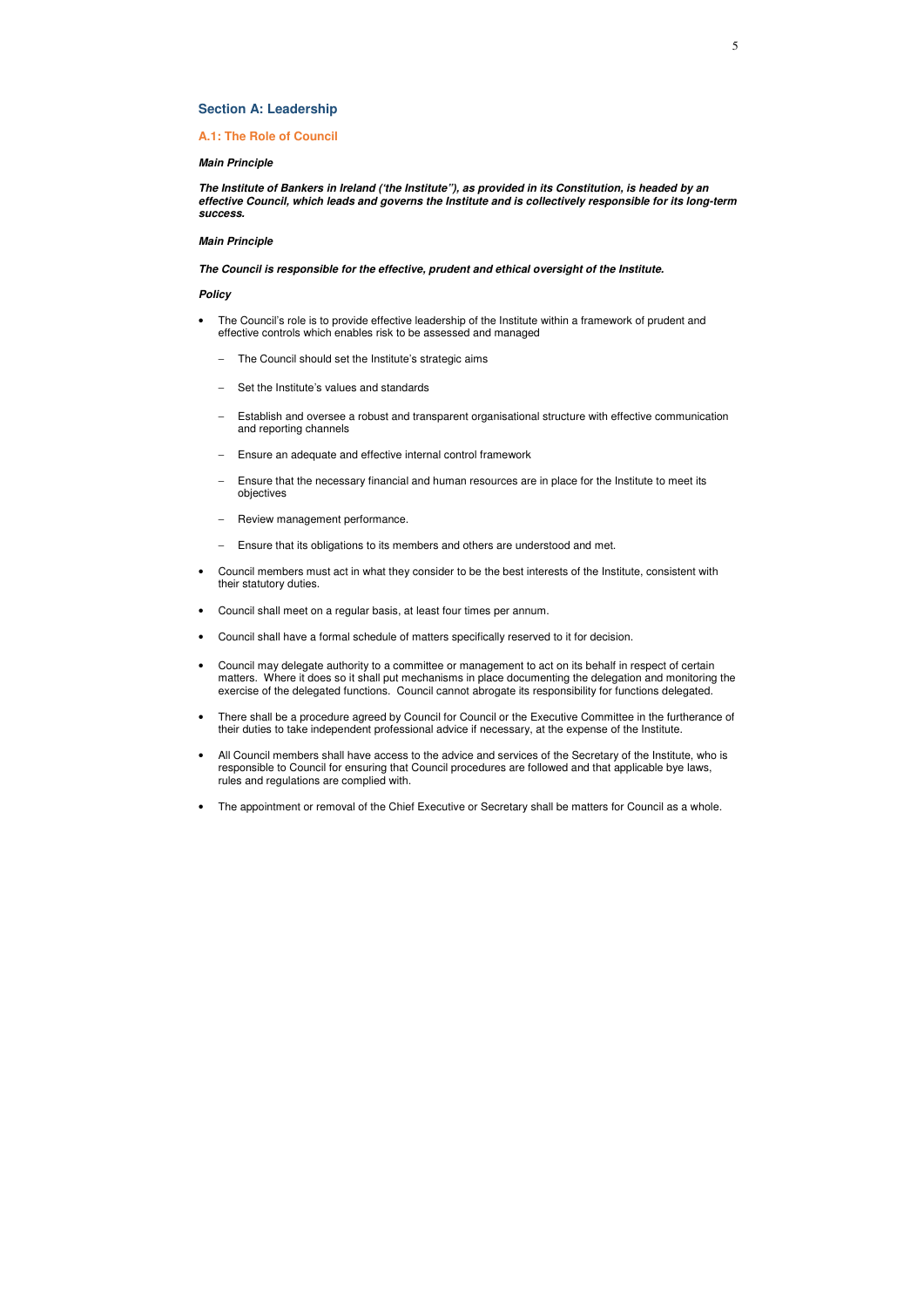- All Council members shall bring independent judgement to bear on issues of strategy, performance, resources, including key appointments, and standards of conduct.
- The Council should seek to arrange appropriate insurance cover in respect of legal action against its directors.
- The annual report should include a statement of how the Council operates, including a high level statement of which types of decisions are to be taken by the Council and which are to be delegated to management.
- The annual report should identify the President, Deputy President, Vice President and Council members including the independent external Council member, the Chief Executive and other principal executives, and the chairpersons and members of the Council committees. It should also set out the number of meetings of the Council and those committees and individual attendance by Council members.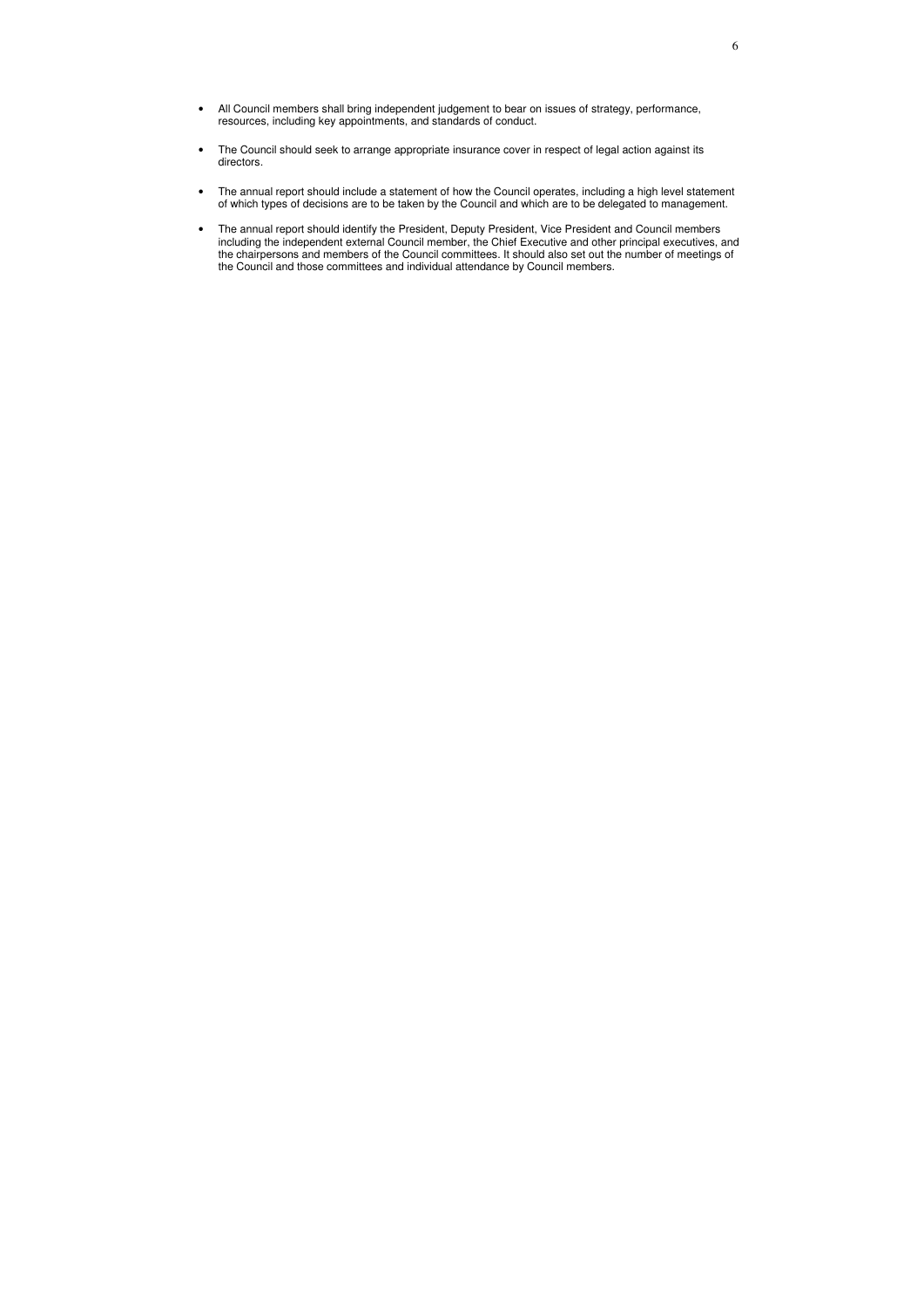#### **A.2: Division of Responsibilities**

#### *Main Principle*

*There are two key tasks at the head of the Institute - the running of Council / Executive Committee and the executive responsibility for the running of the Institute's business. There should be a clear division of responsibilities at the head of the Institute, which will ensure a balance of power and authority such that no one individual has unfettered powers of decision.*

## *Policy*

#### **President, Executive Committee and Chief Executive:**

- The positions of President, Deputy President and Vice President shall not be combined with that of the Chief Executive.
- The Executive Committee is fundamental to the good governance of the Institute. The bye-laws of the Institute shall provide for the establishment of the Executive Committee and the appointment/election of its membership.
- The Executive Committee which is comprised of Council members, including the President, Deputy President and Vice President together with designated committee chairs and the Chief Executive, has a number of roles and exercises certain functions delegated to it by Council. It offers leadership to the Council in relation to developing issues, it coordinates the work of other Council committees and oversees and leads the external representation of the Institute.
- The Executive Committee works with the Chief Executive in the development of the strategic direction and policies of the Institute. It exercises oversight of the executive management of the Institute and ensures the proper direction and control of the Institute on behalf of the Council in the intervals between Council meetings.
- The role of the Executive Committee is further set out in Appendix 1 to this document.
- The President, Deputy President, Vice President, Chief Executive and members of the Executive Committee shall be identified in the Annual Report.

### **Council Balance**

#### *Main Principle*

*In accordance with the Constitution the Council shall include a balance of members appointed and elected such that no individual or small group of individuals can dominate the Council decision taking.*

#### *Policy*

- All Council members shall be non-executive. It is Council's responsibility, through the Secretary, to ensure that the Institute's constitution is complied with.
- The constitution provides for an independent external council member to be elected and the Council Nominations Committee has a defined role in the selection process.

The attributes role and function of the independent external Council member is set out in Appendix 5.

- Council members shall be independent of the executive management and free from any business or other relationship, which could materially interfere with the exercise of their independent judgement.
- Should a material conflict of interest arise, Council members must declare the conflict and refrain from any participation in the related decision-making process. Where concerns arise with regard to potential conflicts, Council members should seek guidance from the President or the Secretary.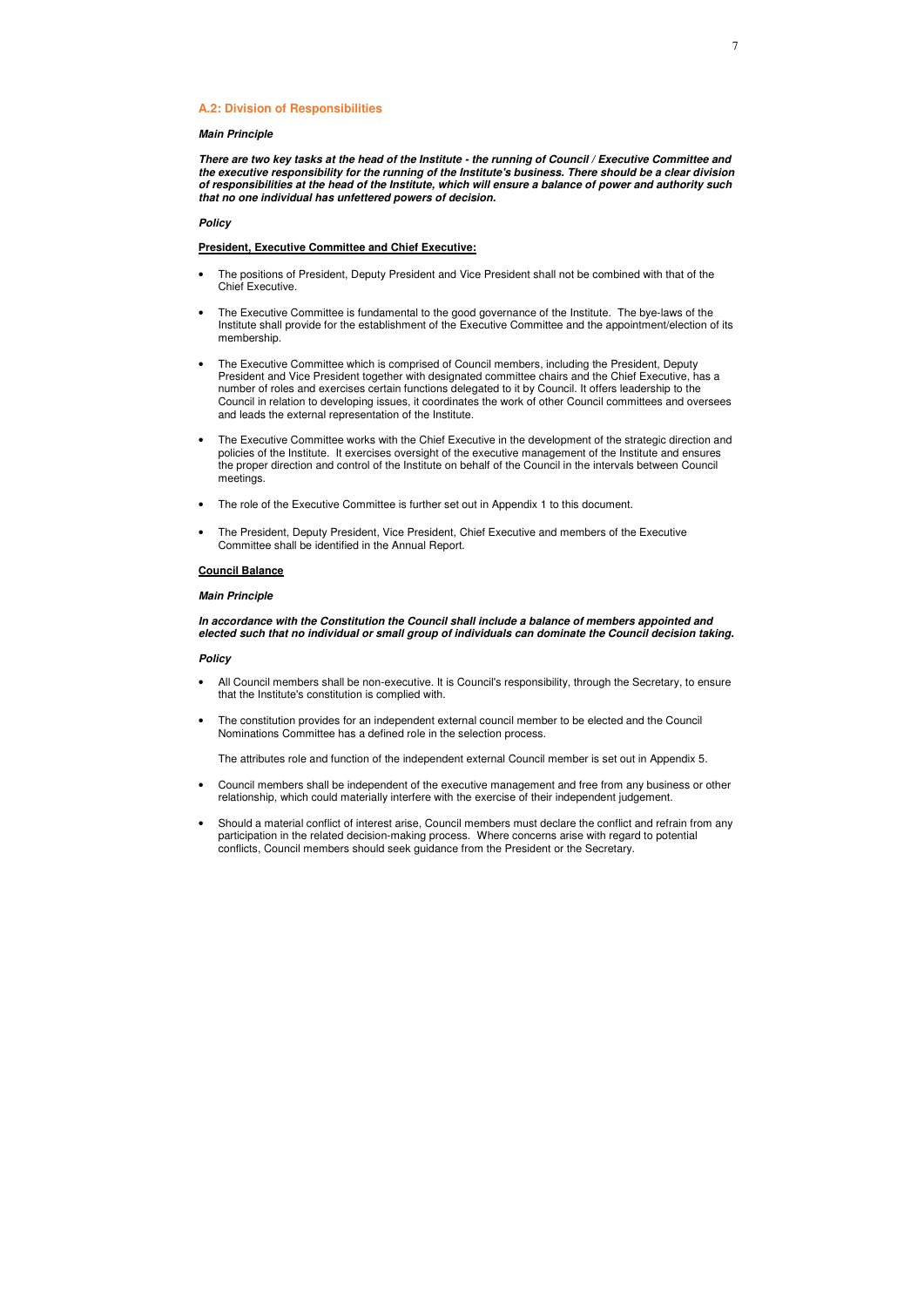## **A.3: The President**

## *Main Principle*

### **The President (with the Executive Committee) is responsible for leadership of the Council and ensuring its effectiveness on all aspects of its role.**

- The President, in conjunction with the Executive Committee are responsible for setting the Council's agenda. The President will encourage critical discussions and challenge mind sets. He/she will ensure that adequate time is available for discussion of all agenda items, in particular strategic issues. He/she should also promote a culture of openness and debate by facilitating the effective contribution of directors and ensuring constructive relations between them and also with the Chief Executive and principal executives.
- The President is responsible through the Secretary for ensuring that the directors receive accurate, timely and clear information.
- The President should ensure effective communication with the Institute membership both corporate and personal.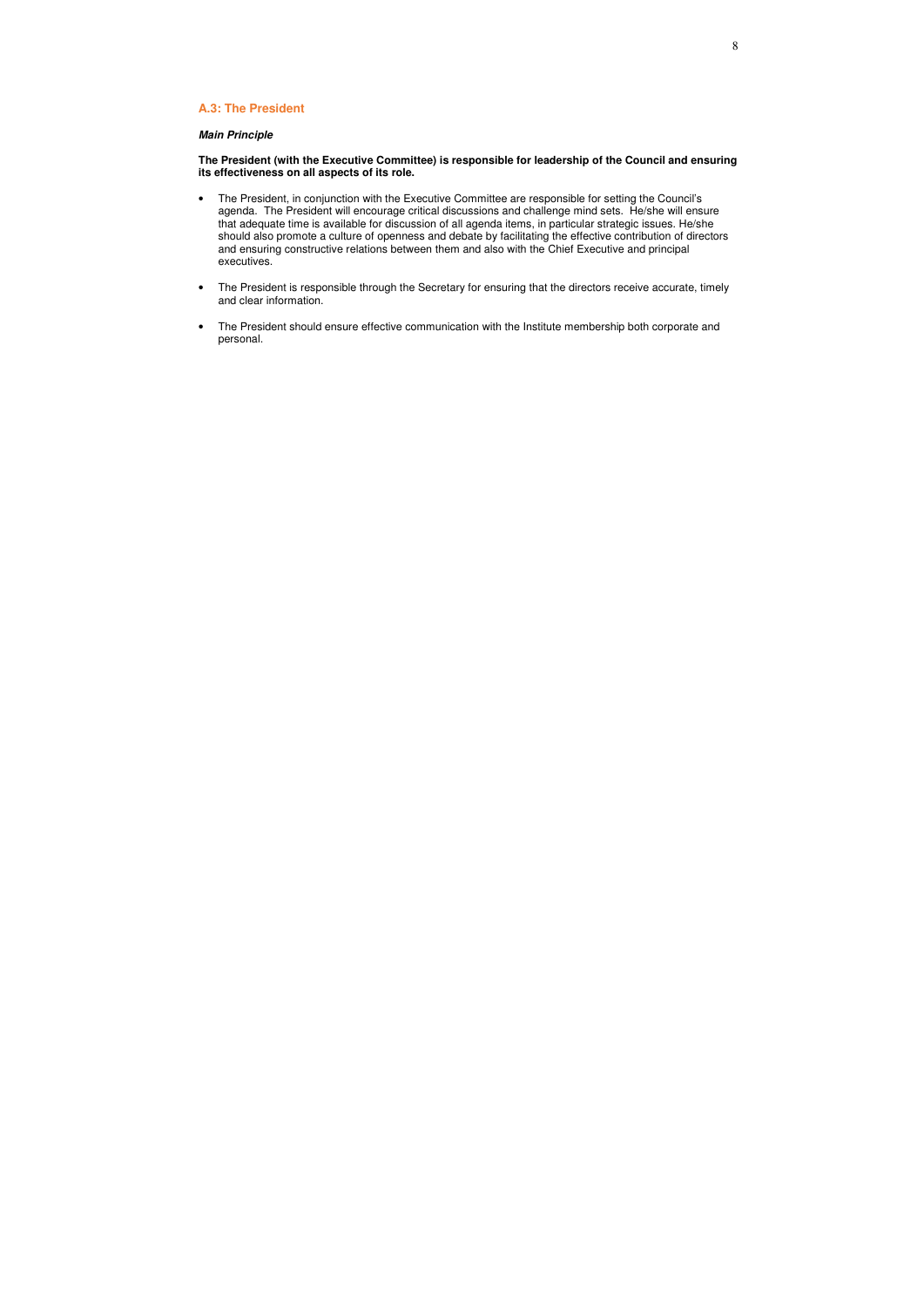### **A.4: Non-Executive Council Members/Directors**

## *Main Principle*

**As part of their role Council members should constructively challenge and help develop proposals on strategy.** 

- The Council members should scrutinise the performance of management in meeting agreed goals and objectives and monitor the reporting of performance.
- They should satisfy themselves on the integrity of financial information and that financial controls and systems of risk management are robust and defensible.
- They are responsible for determining appropriate levels of remuneration of executives and have a prime role in renewing the Council and its Committees and in succession planning.
- The Council shall appoint an external independent Council member who will also provide a "sounding board" for the President. The external Council member should be available to members if they have concerns which contact through the normal channels of President, Chief Executive or other executives has failed to resolve or for which such contact is inappropriate.
- Where directors have concerns which cannot be resolved about the running of the Institute or a proposed action, they should ensure that their concerns are recorded in the Council minutes. On resignation, a Council member should provide a written statement to the President, for circulation to the Council, if they have any such concerns.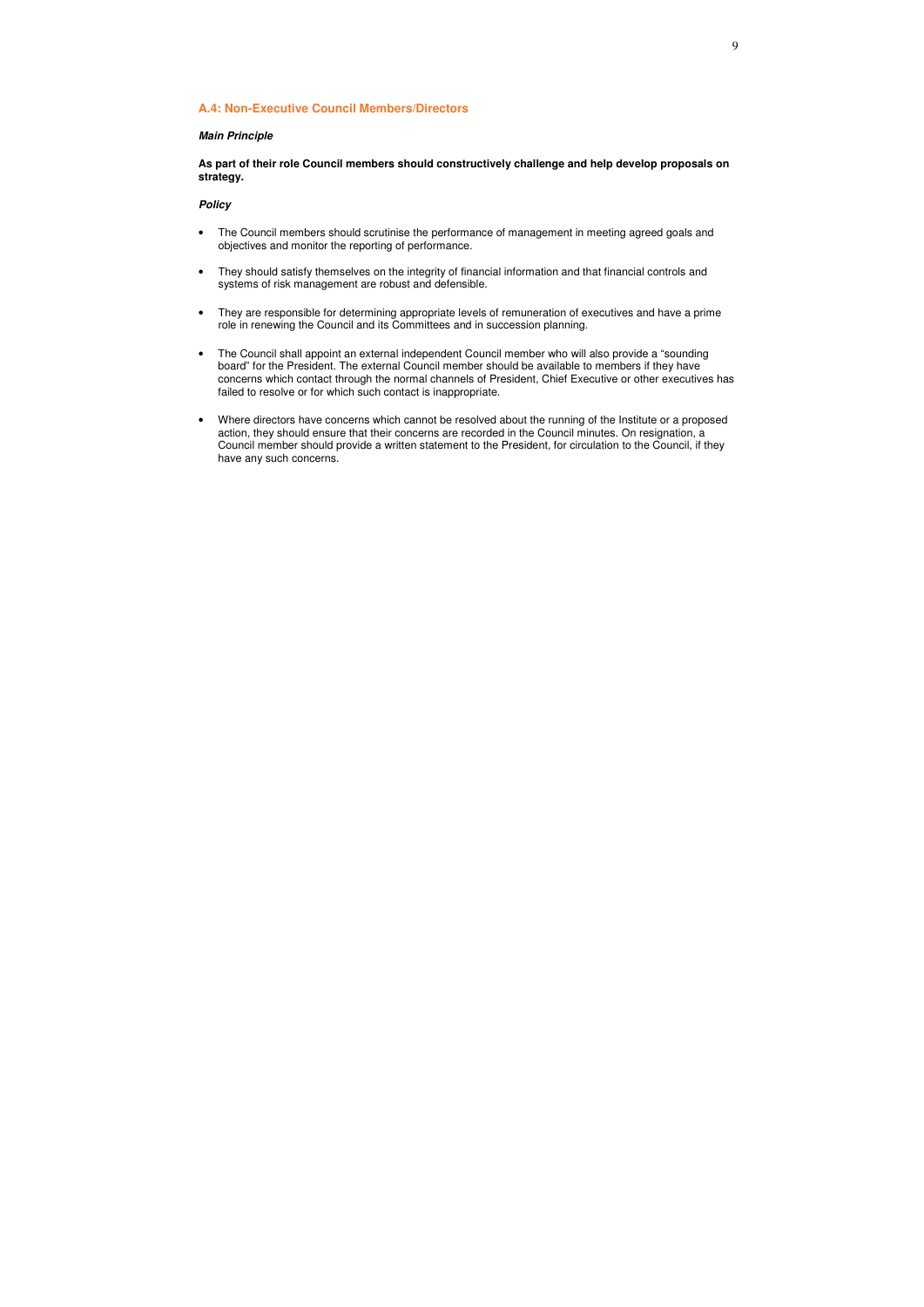## **Section B: Effectiveness**

### **B.1: The Composition of the Council**

#### *Main Principle*

**The Council and its committees should have the appropriate balance of skills, experience, independence and knowledge of the Institute to enable them to discharge their respective duties and responsibilities effectively.** 

- The Council should be of sufficient size that the requirements of the business can be met and that changes to the Council's composition and that of its committees can be managed without undue disruption, and should not be so large as to be unwieldy.
- The Council should include an appropriate combination of directors (and, in particular, independent external directors) such that no individual or small group of individuals can dominate the Council's decision taking.
- The Institute Officer board comprising the President, Deputy President and Vice President will enable effective balance of knowledge and experience of Institute affairs and a broader industry-wide perspective and experience to be brought to bear on behalf of the Institute.
- The Institute Constitution and Bye-Laws provide for a comprehensive committee structure and procedures, embracing education, membership, finance, audit, nominations, appointments and remuneration together with the over-arching executive committee. This structure will enable individual Council members to significantly contribute to and develop their knowledge of the Institute, its strategy and operations and thus discharge their respective duties and responsibilities effectively in the wider Council context. An appropriate level of cross memberships between key Council committees shall be encouraged to enhance this effectiveness.
- The value of ensuring that committee membership is refreshed and that undue reliance is not placed on particular individuals should be taken into account in deciding chairmanship and membership of committees.
- No one other than the committee chairman and members is entitled to be present at a meeting of the nomination, audit or remuneration committee, but others may attend at the invitation of the committee.
- The Council should identify in the annual report an external Council member it considers to be independent. The Council should determine whether the director is independent in character and judgement and whether there are relationships or circumstances which are likely to affect, or could appear to affect, the director's judgement. The Council should state its reasons if it determines that a director is independent notwithstanding the existence of relationships or circumstances which may appear relevant to its determination.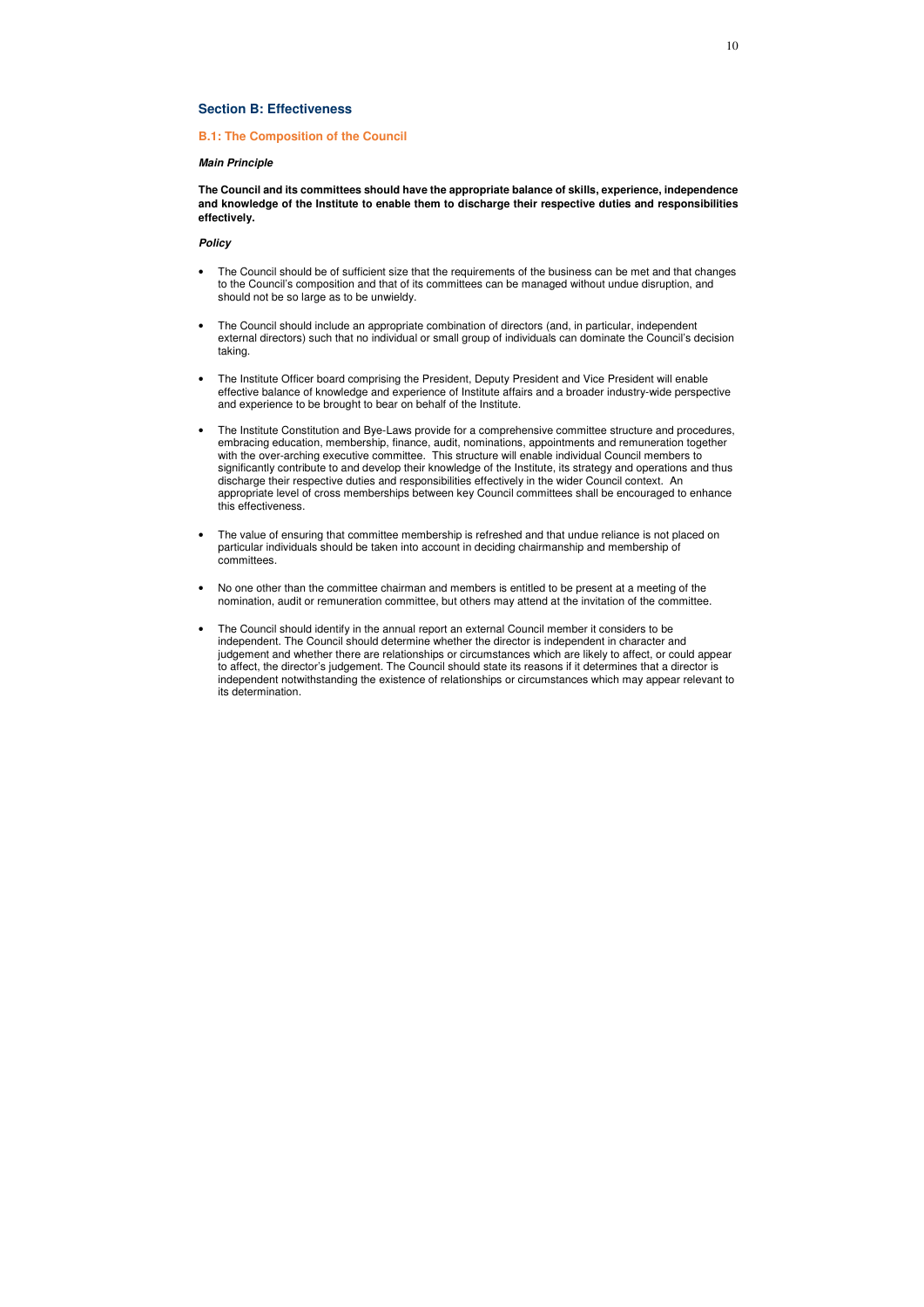### **B.2: Appointments to the Council**

#### *Main Principle*

**There should be a formal and transparent procedure for the appointment of new Council members/directors to the Council.** 

#### *Policy*

- Appointment, election, re-election and co-option of Council members shall be conducted in accordance with the Institute's constitution.
- The names of members submitted for election or re-election should be accompanied by sufficient biographical details to enable members to take an informed decision on their election.
- The search for Council candidates should be conducted, and appointments made, on merit, against objective criteria and with due regard for the benefits of diversity on the Council, including gender.
- The Council should satisfy itself that plans are in place for orderly succession for appointments to the Council and to senior management, so as to maintain an appropriate balance of skills and experience within the Institute and on the Council and to ensure progressive refreshing of the Council.
- There should be a Nomination Committee which should lead the process for Council appointments and make recommendations to the Council.
- The Nomination Committee should make available its terms of reference, explaining its role and the authority delegated to it by the Council.
- The Nomination Committee should evaluate the balance of skills, experience, independence and knowledge on the Council and, in the light of this evaluation, prepare a description of the role and capabilities required for a particular appointment.
- An external independent Council member/director should be appointed for specified terms subject to reelection and to statutory provisions relating to the removal of a director. Any term beyond six years for an independent Council member should be subject to particularly rigorous review, and should take into account the need for progressive refreshing of the Council.
- The requirement to make the information available would be met by including the information on a website that is maintained by or on behalf of the Institute.

A separate section of the annual report should describe the work of the Nomination Committee, including the process it has used in relation to Council appointments. This section should include a description of the Council's policy on diversity, including gender.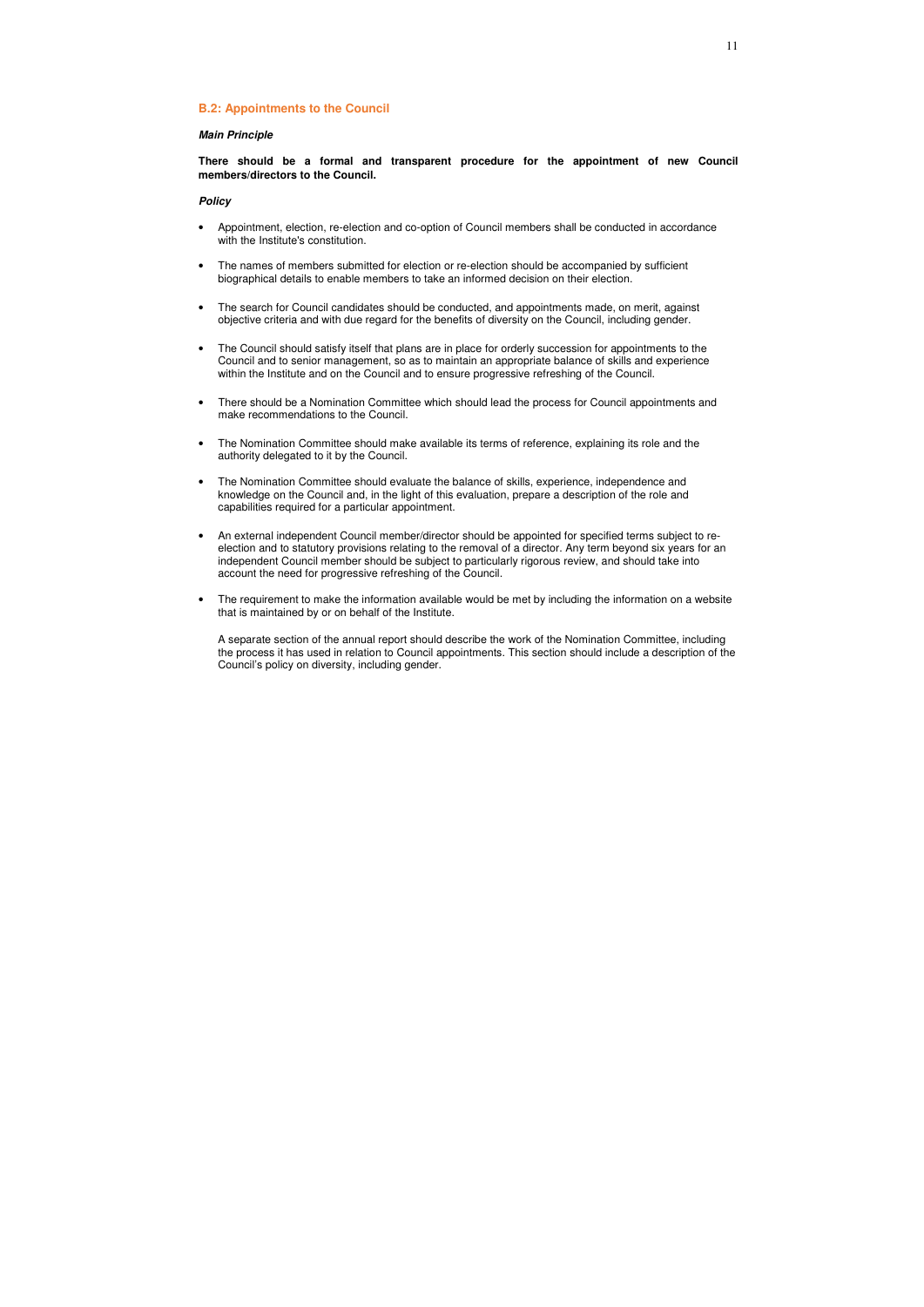## **B.3: Commitment**

## *Main Principle*

**All directors should be able to allocate sufficient time to the Institute to discharge their responsibilities effectively.** 

- For the appointment of a President, the nomination committee should prepare a job specification, including an assessment of the time commitment expected, recognising the need for availability in the event of crises.
- The terms and conditions of appointment of any external independent Council member should be made available for inspection. The letter of appointment should set out the expected time commitment.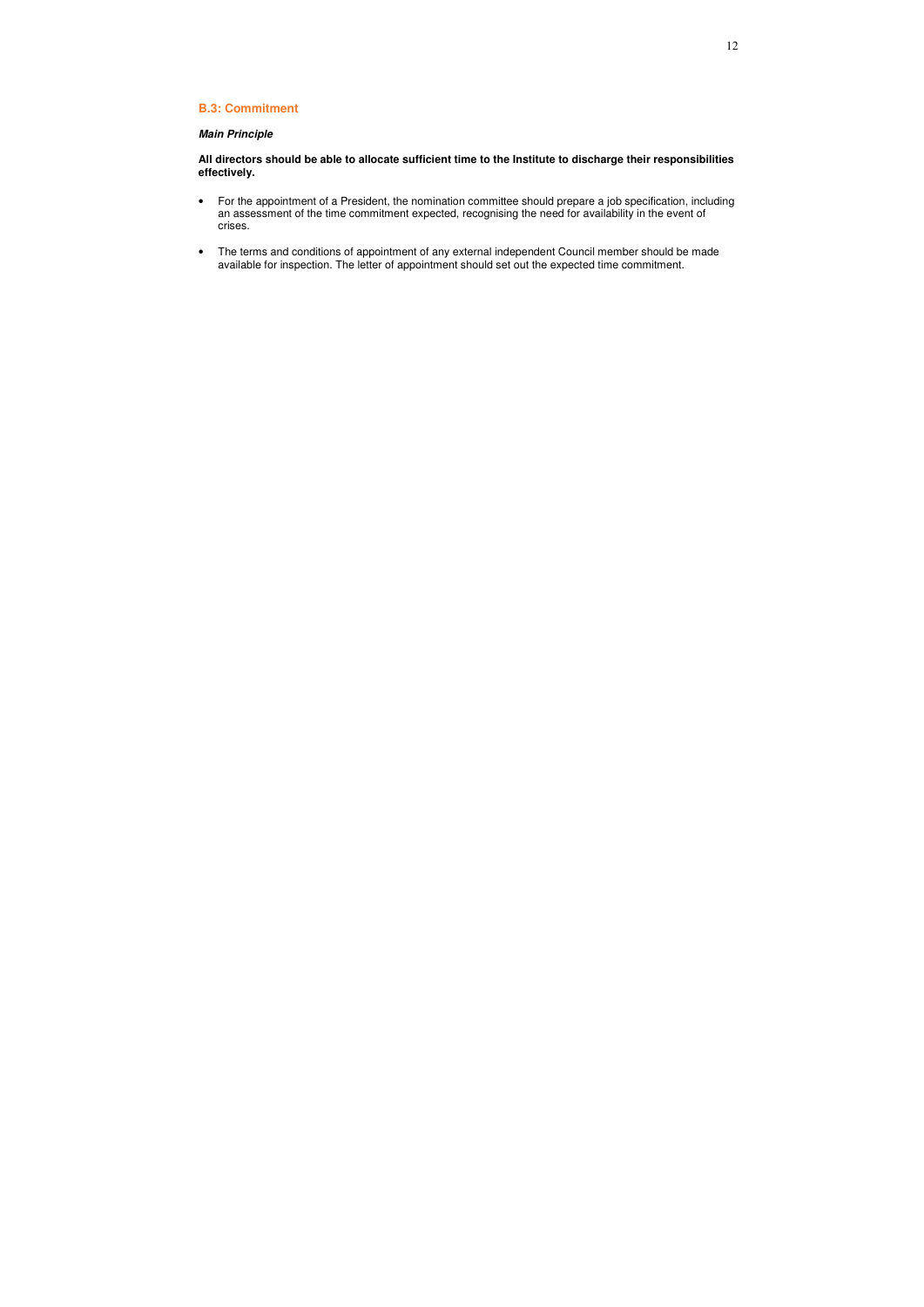#### **B.4: Development**

#### *Main Principle*

**All Council members should receive induction on joining the Council and should regularly update and refresh their skills and knowledge.** 

#### *Policy*

- The President, through the Secretary, should ensure that new Council members receive a full, formal and tailored induction on joining the Council.
- The President, through the Secretary, should enable Council members update their skills and the knowledge and familiarity with the Institute required to fulfil their role both on the Council and on Council committees. The Institute should provide the necessary resources for developing and updating its Council members' knowledge and capabilities.
- To function effectively all Council members need appropriate knowledge of the Institute and access to its operations and staff.

#### **B.5: Information and Support**

#### *Main Principle*

**The Council should be supplied in a timely manner with information in a form and of a quality appropriate to enable it to discharge its duties.** 

- Executive management has an obligation to provide Council with appropriate and timely information. Information volunteered by management is unlikely to be enough in all circumstances and Council members should make further inquiries where necessary. The President and the Executive Committee shall ensure that all Council members are properly briefed on issues arising at Council meetings.
- Under the direction of the President, the Institute secretary's responsibilities include ensuring good information flows within the Council and its committees and between senior management and Council members including agenda, detailed minutes and supporting documentation to be circulated in a timely manner. He/she shall also facilitate induction and assist with professional development as required.
- The Institute secretary should be responsible for advising the Council through the President on all governance matters.
- The Council should ensure that Council members have access to independent professional advice at the Institute's expense where they judge it necessary to discharge their responsibilities as directors. Committees should be provided with sufficient resources to undertake their duties.
- All Council members should have access to the advice and services of the Institute secretary, who is responsible to the Council for ensuring that Council procedures are complied with.
- Both the appointment and removal of the Institute secretary should be a matter for the Council as a whole.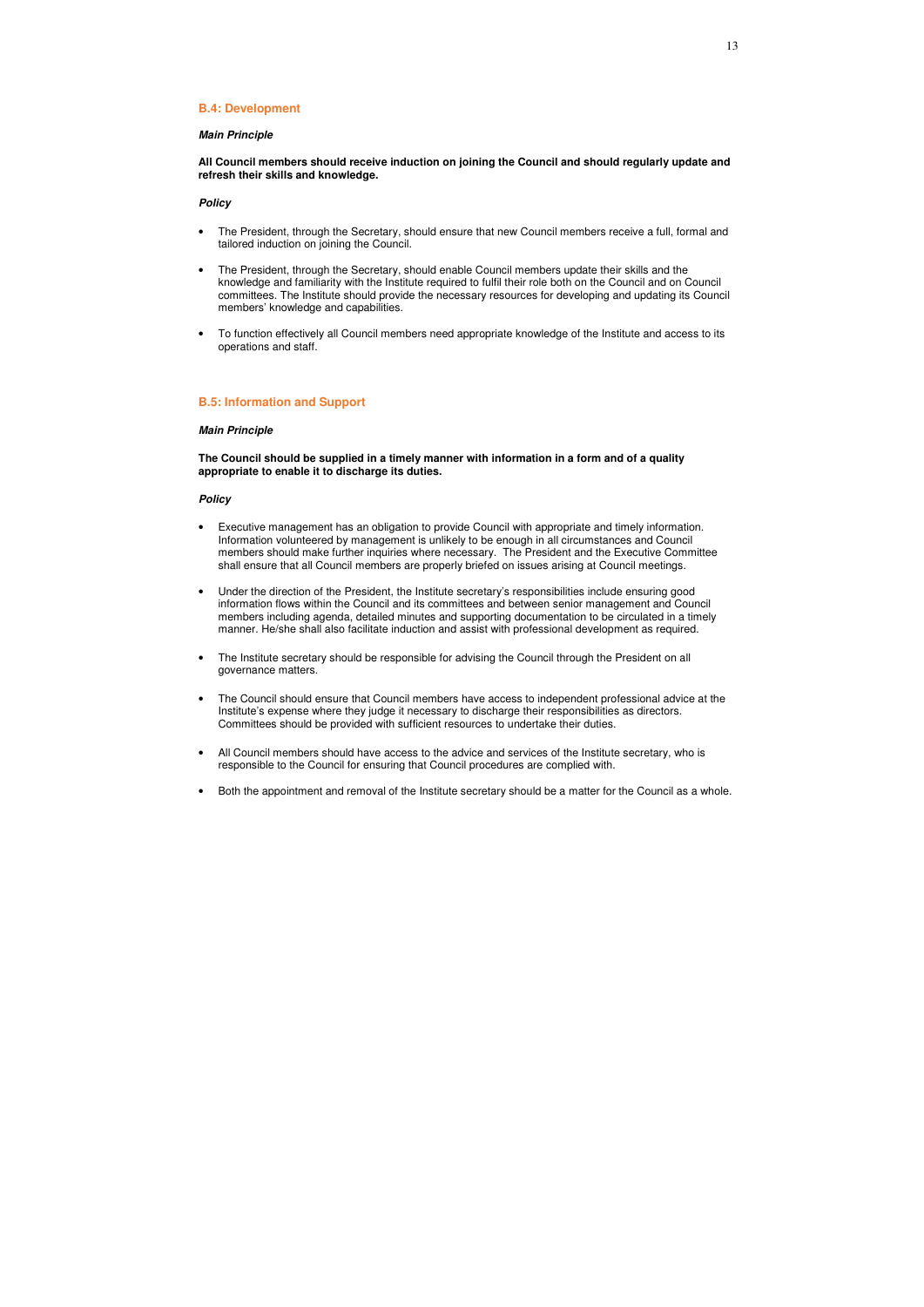## **B.6: Evaluation**

## *Main Principle*

**The Council should undertake a formal annual evaluation of its own performance and that of its committees and individual Council members.** 

- The Council shall consider the balance of skills, experience, independence and knowledge of the Institute on the Council, its diversity, including gender, how the Council works together as a unit, and other factors relevant to its effectiveness.
- The President should act on the results of the performance evaluation by recognising the strengths and addressing the weaknesses of the Council.
- The Council evaluation should aim to show whether each Council member continues to contribute effectively and to demonstrate commitment to the role (including commitment of time for attendance at Council and committee meetings and any other duties).
- The Council shall confirm in the annual report that a performance evaluation of the Council and its committees has been conducted.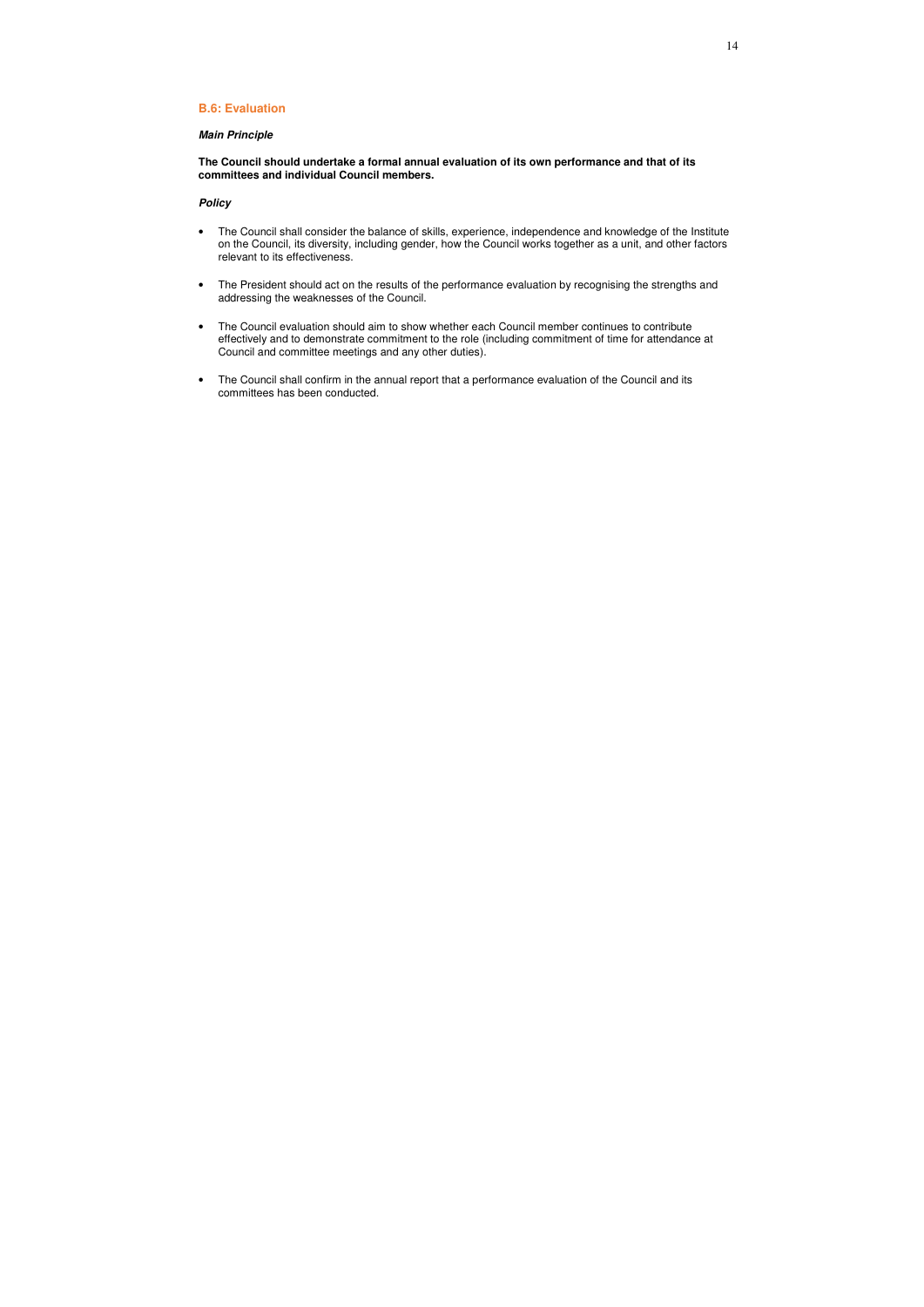## **B.7: Re-election**

## *Main Principle*

**All Council members should be submitted for re-election or re-appointment at regular intervals, subject to continued satisfactory performance.** 

## **Policy**

• The Institute's constitution provides for the appointment and election of Council members, their periods of office, retirement, eligibility for re-election and maximum periods of Council membership.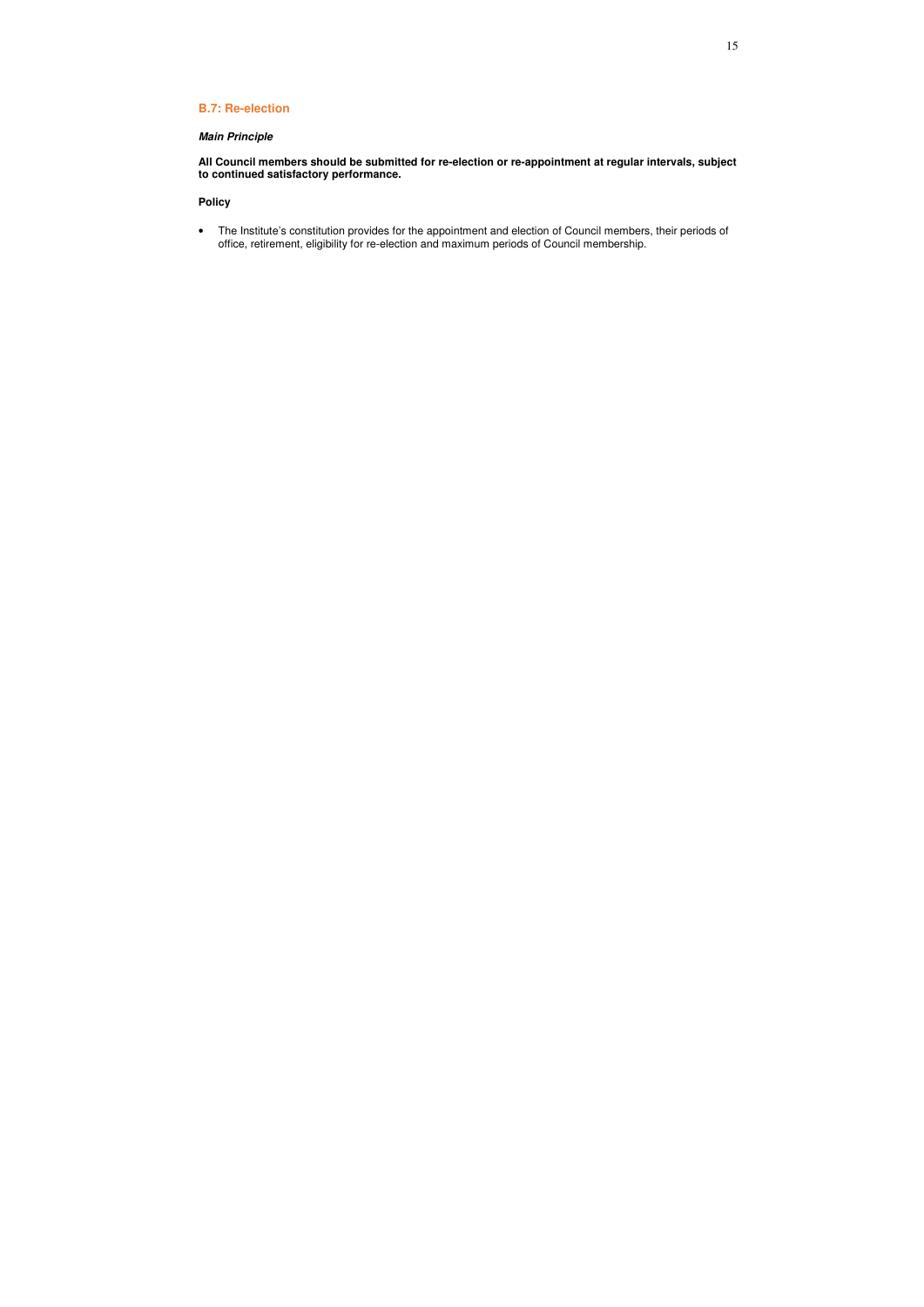## **Section C: Accountability**

## **C.1: Financial and Business Reporting**

#### *Main Principle*

**The Council should present a fair, balanced and understandable assessment of the Institute's position and prospects.** 

- The Council shall establish arrangements that will enable it to ensure that the information presented is fair, balanced and understandable.
- The Council members shall explain in the annual report their responsibility for preparing the annual report and accounts, and shall state that they consider the annual report and accounts, taken as a whole, is fair, balanced and understandable and provides the information necessary for members to assess the Institute's position and performance, business model and strategy.
- Council's responsibilities to present a balanced and understandable assessment extends to any interim or other sensitive public reports and reports to regulators, as well as to information required to be presented in accordance with the constitution and by statutory requirements.
- There shall be a statement in the annual report by the auditor about their reporting responsibilities.
- The Council members/directors shall include in the annual report an explanation of the basis on which the Institute generates or preserves value over the longer term (the business model) and the strategy for delivering the objectives of the Institute.
- In annual financial statements, the Council members/directors shall state whether they considered it appropriate to adopt the going concern basis of accounting in preparing them, and identify any material uncertainties to the Institute's ability to continue to do so over a period of at least twelve months from the date of approval of the financial statements.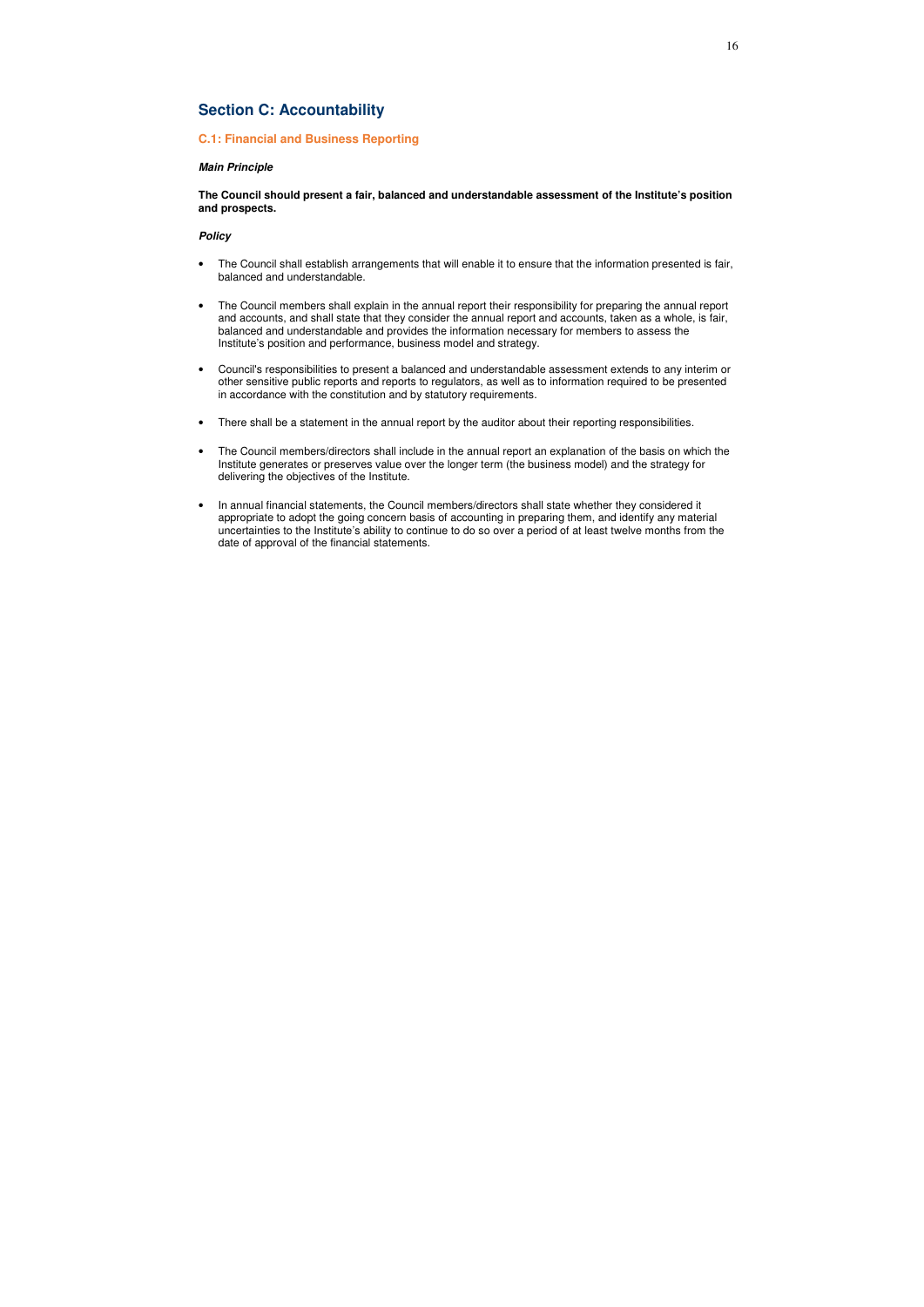### **C.2: Risk Management and Internal Control**

#### *Main Principle*

**The Council is responsible for determining the nature and extent of the principal risks it is willing to take in achieving its strategic objectives. The Council should maintain sound risk management and internal control systems to safeguard members' interests and the Institute's assets.** 

#### *Policy*

- The Council members/directors should confirm in the annual report that they have carried out a robust assessment of the principal risks facing the Institute, including those that would threaten its business model, future performance, solvency or liquidity, and how they are being managed or mitigated.
- Taking account of the Institute's current position and principal risks, the Council members/directors should explain in the annual report how they have assessed the prospects of the Institute, over what period they have done so and why they consider that period to be appropriate. The Council members/directors should state whether they have a reasonable expectation that the Institute will be able to continue in operation and meet its liabilities as they fall due over the period of their assessment, drawing attention to any qualifications or assumptions as necessary.
- Council shall, annually conduct a Review of the effectiveness of the Institute's system of Internal Control and report to members that they have done so.
- The review shall cover all controls, including Financial, Operational and Compliance Controls and Risk Management. The elements of this review are contained in Appendix 4 to this document.
- This Review of Internal Control shall extend to related entities of the Institute, the regional committees and the Institute Pension arrangements.
- Council shall carry out a periodical review of the Management Structure and individual responsibilities of Senior Management of the Institute.

### **C.3: Audit Committee and Auditors**

#### *Main Principle*

**The Council should establish formal and transparent arrangements for considering how they should apply the corporate reporting and risk management and internal control principles and for maintaining an appropriate relationship with the Institute's auditors.** 

- The Council shall establish an Audit Committee of at least four members, all non-executive. The Council should satisfy itself that at least one member of the audit committee has recent and relevant financial experience.
- The Audit Committee shall have written Terms of Reference, approved by the Council, which deal clearly with its authority and duties. The members of the Committee shall be named in the Annual Report.
- The Role and Terms of Reference of the Audit Committee are contained in Appendix 3. The Audit Committee shall be comprised of two members of the Finance and Risk Committee and two other Council members appointed by Council and not being officers of the Institute or members of the Executive Committee. The Council may also appoint an external member to the committee, not being a current member of Council. The Council may appoint any member of the current committee to be its chair.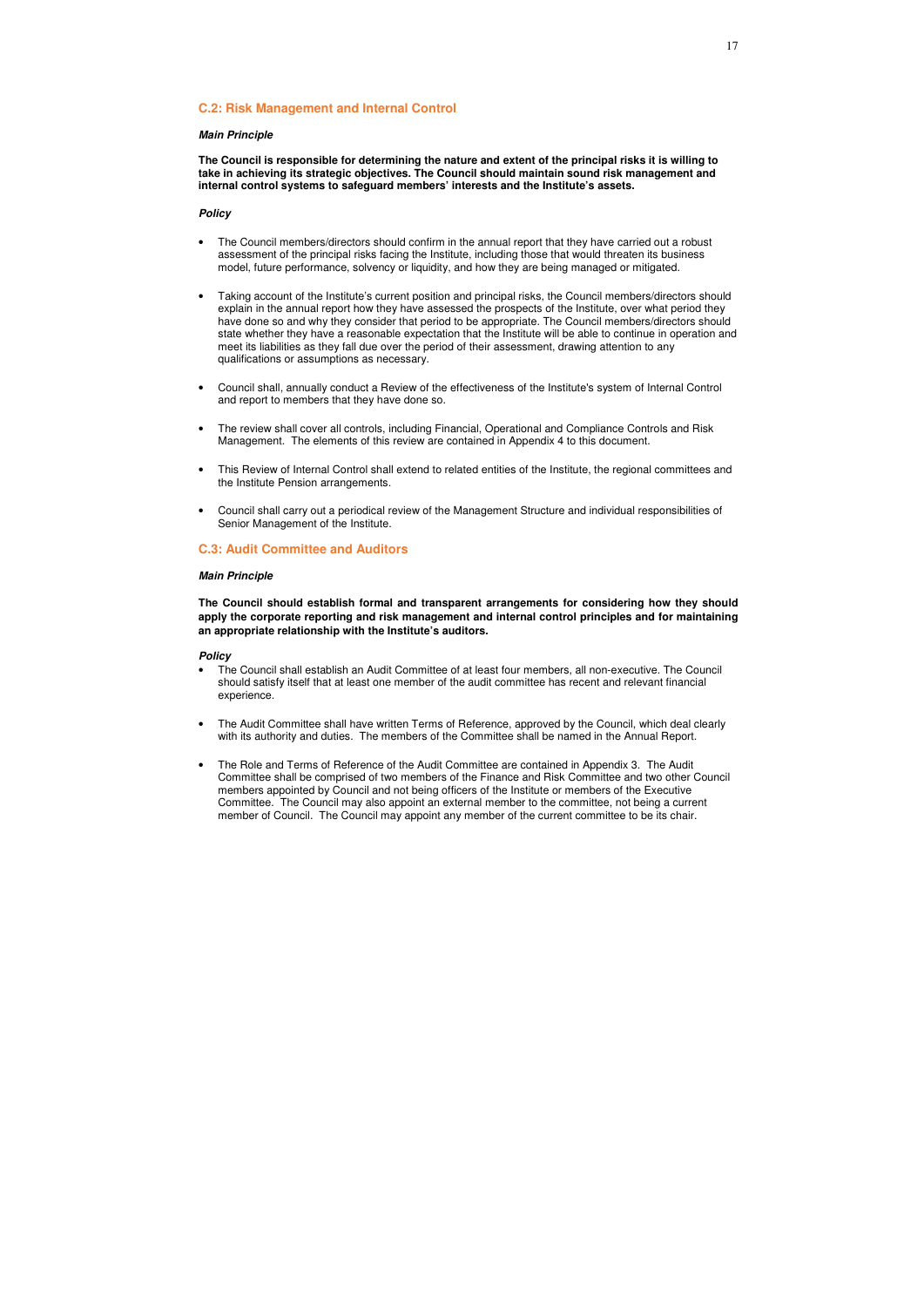- The duties of the Audit Committee shall include keeping under review the scope and results of the audit and its cost effectiveness and the independence and objectivity of the auditors. Where the auditors also supply substantial volume of non-audit services to the Institute, the Committee shall keep the nature of such services under review, seeking to balance the maintenance of objectivity and value for money.
- The main role and responsibilities of the Audit Committee should be set out in written terms of reference and should include:
	- to monitor the integrity of the financial statements of the Institute and any formal announcements relating to the Institute's financial performance, reviewing significant financial reporting judgements contained in them;
	- to review the Institute's internal financial controls and, unless expressly addressed by a separate Council risk committee or by the Council itself, to review the Institute's internal control and risk management systems;
	- to make recommendations to the Council, in relation to the appointment, re-appointment and removal of the external auditor and to approve the remuneration and terms of engagement of the external auditor;
	- to review and monitor the external auditor's independence and objectivity and the effectiveness of the audit process, taking into consideration relevant professional and regulatory requirements;
	- to make recommendations to the Council on the engagement of the external auditor to supply nonaudit services, taking into account relevant ethical guidance regarding the provision of non-audit services by the external audit firm;
	- to report to the Council on how it has discharged its responsibilities.
- The terms of reference of the Audit Committee, including its role and the authority delegated to it by the Council, should be made available.
- Where requested by the Council, the Audit Committee should provide advice on whether the annual report and accounts, taken as a whole, is fair, balanced and understandable and provides the information necessary for members to assess the Institute's position and performance, business model and strategy.
- The Audit Committee should review arrangements by which staff of the Institute may, in confidence, raise concerns about possible improprieties in matters of financial reporting or other matters. The Audit Committee's objective should be to ensure that arrangements are in place for the proportionate and independent investigation of such matters and for appropriate follow-up action.
- The Audit Committee should consider annually whether there is a need for an internal audit function and make a recommendation to the Council.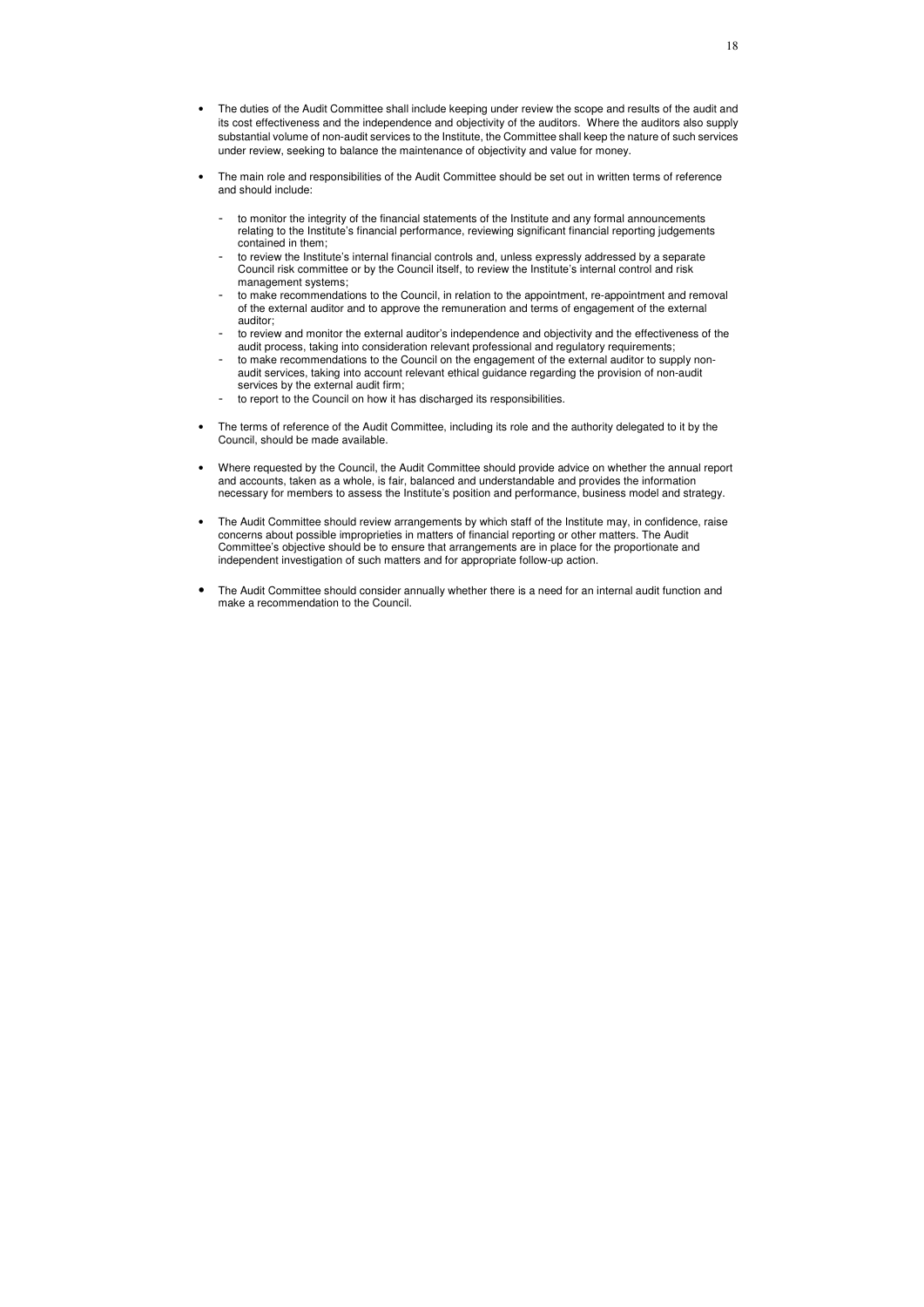## **Section D: Remuneration**

#### *Main Principle*

| <b>Principle</b> | The Council should establish a formal and transparent procedure for developing policy   |
|------------------|-----------------------------------------------------------------------------------------|
|                  | on executive remuneration and for fixing the remuneration packages of the Chief         |
|                  | Executive and senior executives. No executive should be involved in deciding his or her |
|                  | own remuneration.                                                                       |

*Principle Levels and structures of remuneration should be sufficient to attract and retain a Chief Executive and senior executives needed to run the Institute successfully.* 

#### *Policy*

- The Council shall establish a Remuneration Committee and shall set out the Terms of Reference.
- The Remuneration Committee shall be comprised of the Institute Officer board (President, Deputy President and Vice President) together with one of the two immediate Past Presidents of the Institute.
- The Remuneration Committee should take care to recognise and manage conflicts of interest when receiving views from executives, or consulting the chief executive about its proposals. The Remuneration Committee should also be responsible for appointing any consultants in respect of executive remuneration.
- The Remuneration Committee should make available its terms of reference, explaining its role and the authority delegated to it by the Council. Where remuneration consultants are appointed, they should be identified and a statement made as to whether they have any other connection with the Institute.
- The Committee shall make recommendations to the Council on the Institute's framework of executive remuneration including any bonus or performance related pay elements and its cost.
- The Committee shall have delegated responsibility for setting remuneration packages for the Chief Executive and the other Executives reporting to him/her including pension rights and any compensation payments.
- Institute policy relating to executive remuneration and the Role and Terms of Reference of the Remuneration Committee are contained in Appendix 2 to this document.

#### **Executive Remuneration Disclosure:**

*Principle: The Institute's Annual Report should contain a statement of remuneration policy and details of the aggregate remuneration of the Chief Executive and specified senior executives.*

- The Council shall report to the members each year on executive remuneration. The report shall form part of the Annual Report of the Institute. It shall be the main vehicle through which the Institute reports to its members on executive remuneration.
- The report shall set out the Institute's policy on executive remuneration. It should draw attention to factors specific to the Institute.
- The aggregate remuneration of the Chief Executive and specified senior executives shall be disclosed in the Annual Report. The report shall include the aggregated elements of remuneration such as basic salary,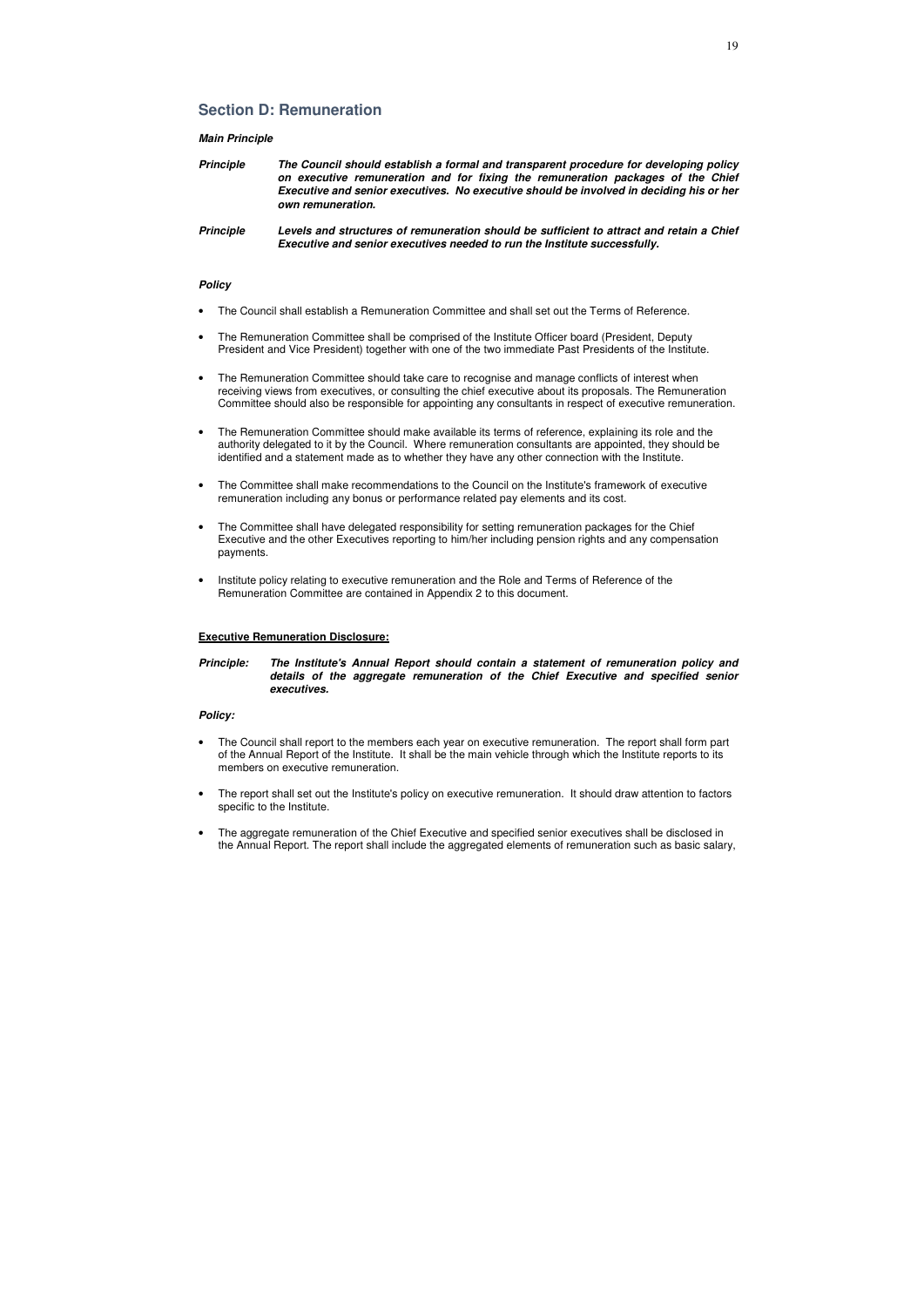benefits in kind, annual bonuses and long term incentive schemes. If annual bonuses or benefits in kind are pensionable the report shall explain.

• Any service contracts which provide for, or imply, notice periods in excess of one year (or any provisions for predetermined compensation on termination which exceed one year's salary and benefits) shall be disclosed and the reasons for the longer notice periods explained.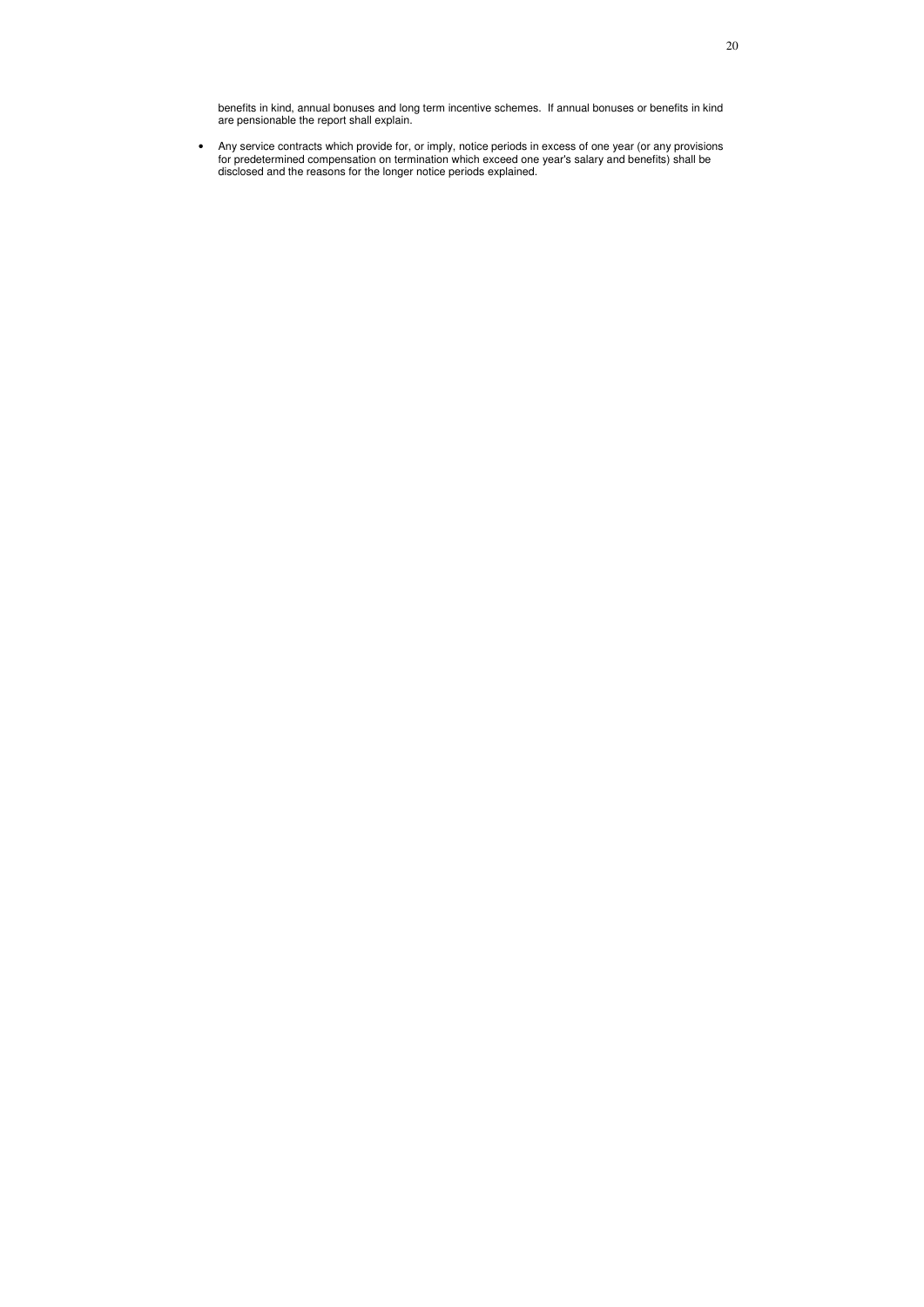## **Section E: Relations with Members**

## **E.1: Dialogue with Members**

#### *Main Principle*

**There should be a dialogue with Members of the Institute based on the mutual understanding of objectives. The Council as a whole has responsibility for ensuring that a satisfactory dialogue with the membership, both corporate and personal members, takes place.** 

#### *Policy*

- Whilst recognising that most membership contact is with the Chief Executive and other executives, the President should ensure that all Council members are made aware of members' issues and concerns. The Council should keep in touch with member opinion in whatever ways are most practical and efficient including surveys of membership opinion.
- The President will ensure that a balanced understanding of the issues and concerns of members, both corporate members and personal members is developed and communicated to the Council as a whole.
- The Council will state in the annual report the steps they have taken to ensure that the members of the Council develop an understanding of the views of members about the Institute

## **E.2: Constructive Use of General Meetings**

#### **Constructive use of the Annual General Meeting (AGM)**

### *Principle Council should use the AGM to communicate with members and encourage their participation.*

#### *Policy*

- The Institute shall propose a separate resolution at the AGM on each substantially separate issue and shall in particular propose a resolution at the AGM relating to the Annual Report and Financial Statements.
- The President and Executive Committee shall arrange for the Chairpersons of the Institute Committees (or another Committee Member if the Chairperson is unavailable) to be available to answer questions at the AGM and for all Council members to attend.
- The Institute shall arrange for notice of the AGM and related papers to be sent to members in accordance with the provisions of the constitution.
- For each resolution, where a vote has been taken on a show of hands, the Institute should ensure that the following information is given at the meeting and made available as soon as reasonably practicable on a website which is maintained by or on behalf of the Institute:
	- the number of votes for the resolution;
	- the number of votes against the resolution; and

When, in the opinion of the Council, a significant proportion of votes have been cast against a resolution at any general meeting, the Institute should explain when announcing the results of voting what actions it intends to take to understand the reasons behind the vote result.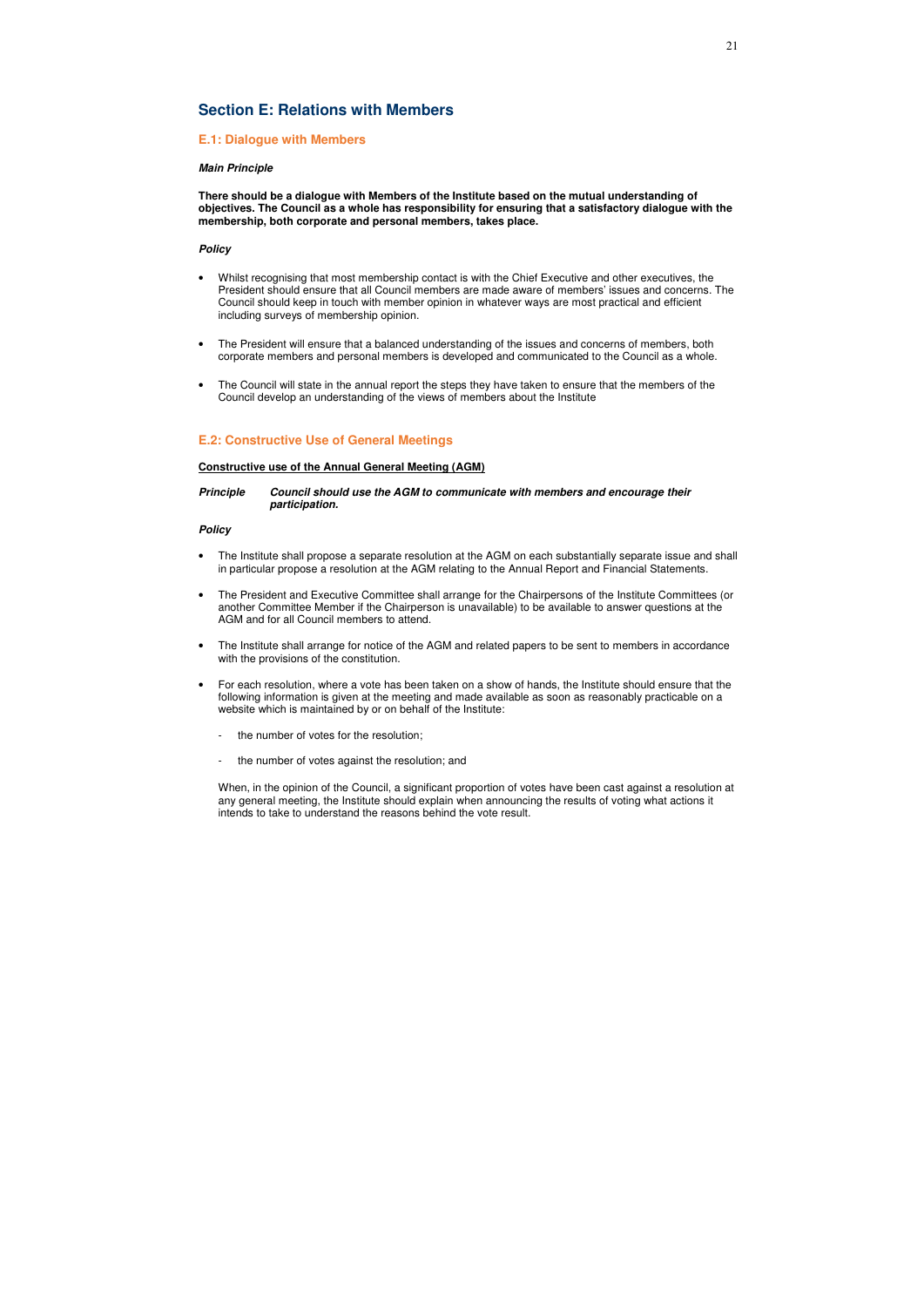#### **APPENDIX 1**

#### **ROLE OF THE EXECUTIVE COMMITTEE**

1. The guidance, direction and control of the Institute is vested in the Council.

The Council, supported by its Committees, and principally its Executive Committee, determines the strategy and policy of the Institute, and decides on the allocation of resources to its various programmes and activities.

 The functions of the Council are set out in the Constitution and those functions are exercised by Council, except to the extent delegated to the Executive Committee, other committees or executive management.

- 2. The Executive Committee (which is comprised of certain Council members and the Chief Executive) has a number of roles:
	- It exercises those functions delegated by Council;
	- It offers leadership to the Council in relation to developing issues;
	- It works with the Chief Executive in the development of the strategic direction and policies of the Institute;
	- It coordinates the work of other Council committees.
	- It exercises oversight of the executive management of the Institute;
	- It ensures the proper direction and control of the Institute on behalf of the Council in the intervals between Council meetings.
	- It oversees and leads the external representation of the Institute to Government, other bodies, the public, and internationally;
- 3. The Executive Committee has three fundamental concerns in the exercise of its formal responsibilities:
	- The development of future strategy for the Institute;
	- Maintaining the good standing of the Institute and its members;
	- The proper and effective management of the Institute.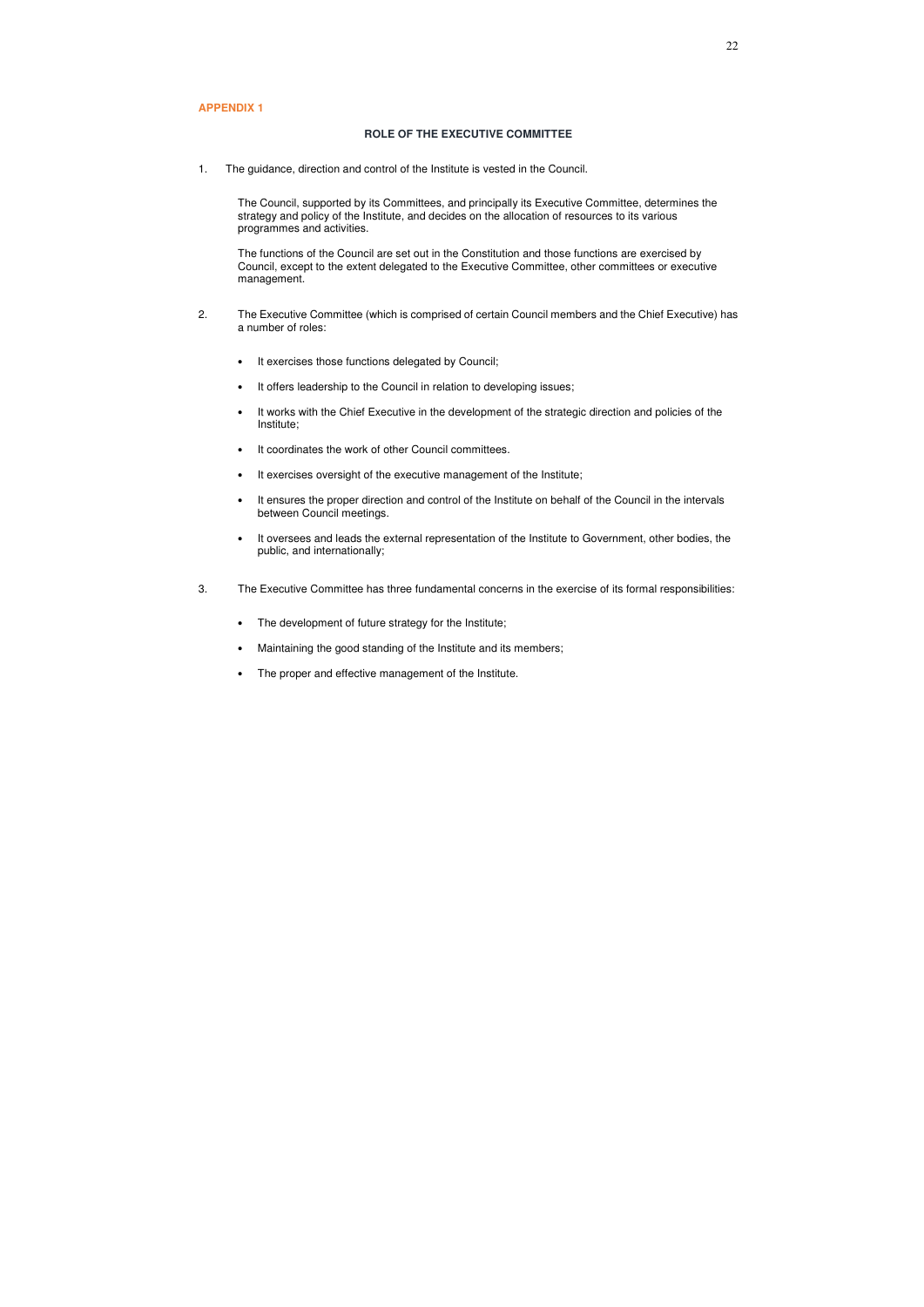#### **REMUNERATION COMMITTEE - ROLE AND TERMS OF REFERENCE**

- The Council shall establish and maintain a Remuneration Committee and shall review and approve the Terms of Reference of the Committee as set out in this document.
- The Remuneration Committee shall be comprised of the Institute Officer board (President, Deputy President and Vice President) together with one of the two immediate Past Presidents of the Institute. The objective is to ensure the committee is independent of the executive management and free from any business or other relationship which could materially interfere with the exercise of their independent judgement.
- The members of the Remuneration Committee shall be listed each year in the Institute's Annual Report.
- The Remuneration Committee shall report to the Council at least once each year on the Institute's framework of executive remuneration and its cost.
- The Committee shall establish remuneration packages for the Chief Executive and each of the senior executives, including pensions rights and any other relevant compensation payments.
- The Remuneration Committee shall meet at least once a year to review the terms and conditions of the Chief Executive and the senior executives. The Committee's purpose is to ensure that the Chief Executive and senior executives are fairly rewarded for their individual contributions to overall performance, having due regard to the interests of the Institute and its members.
- The Remuneration Committee shall undertake an annual appraisal of the performance of the Chief Executive, which is then the subject of discussion with him by the President. The Committee shall also exercise oversight in relation to the performance and development of the management team generally.
- The Chief Executive shall attend all meetings of the Remuneration Committee, with the exception of those meetings dealing with his own performance and remuneration. The Remuneration Committee shall consult the Chief Executive about their proposals relating to the remuneration of other senior executives and have access to professional advice inside and outside of the Institute.
- The Remuneration Committee should provide the remuneration packages needed to attract, retain and motivate staff of the quality required but should avoid paying more than is necessary for this purpose.
- The Remuneration Committee should judge where to position the Institute relative to other organisations. They should be aware what comparable organisations are paying and should take account of relative performance. Similar considerations should be taken into account when determining annual salary increases.
- The Remuneration Committee should consider whether executive management should be eligible for annual bonuses or long term incentive schemes. If so, any such schemes should be subject to challenging performance criteria reflecting the objectives of the Institute.
- The Remuneration Committee should consider service contracts with defined contract periods taking into account the need to attract executives of sufficient caliber.
- The Remuneration Committee shall be authorised to take independent advice when necessary.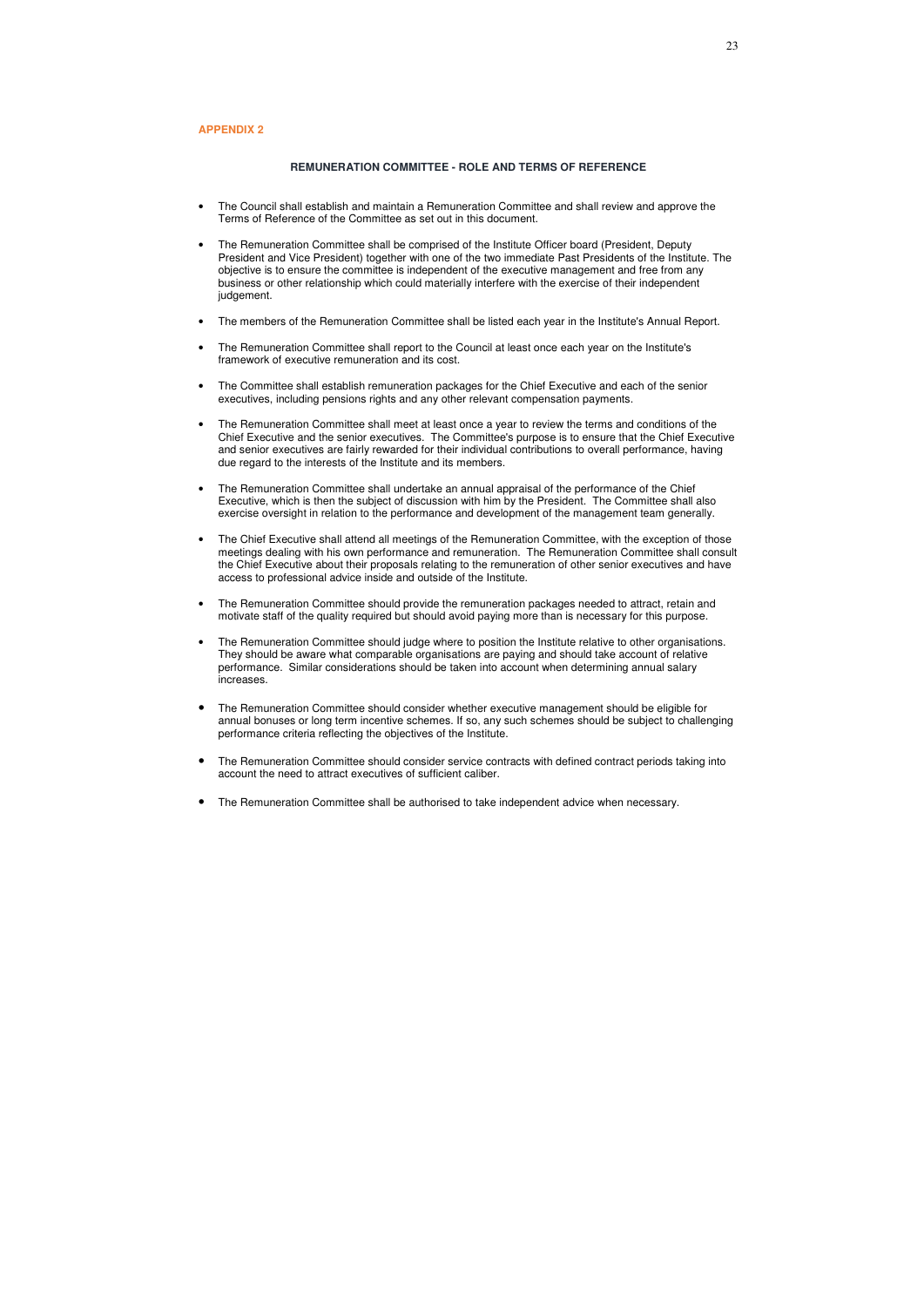- The Remuneration Committee shall consider what compensation commitments (including pension contributions) any contract of service will entail in the event of early termination. They should, in particular, consider the advantage of providing explicitly in the initial contract for such compensation commitment, except in the case of removal for misconduct.
- The Remuneration Committee shall consider the pension consequences and associated cost to the Institute of basic salary increases and other changes in remuneration. In general neither bonuses nor benefits in kind should be pensionable.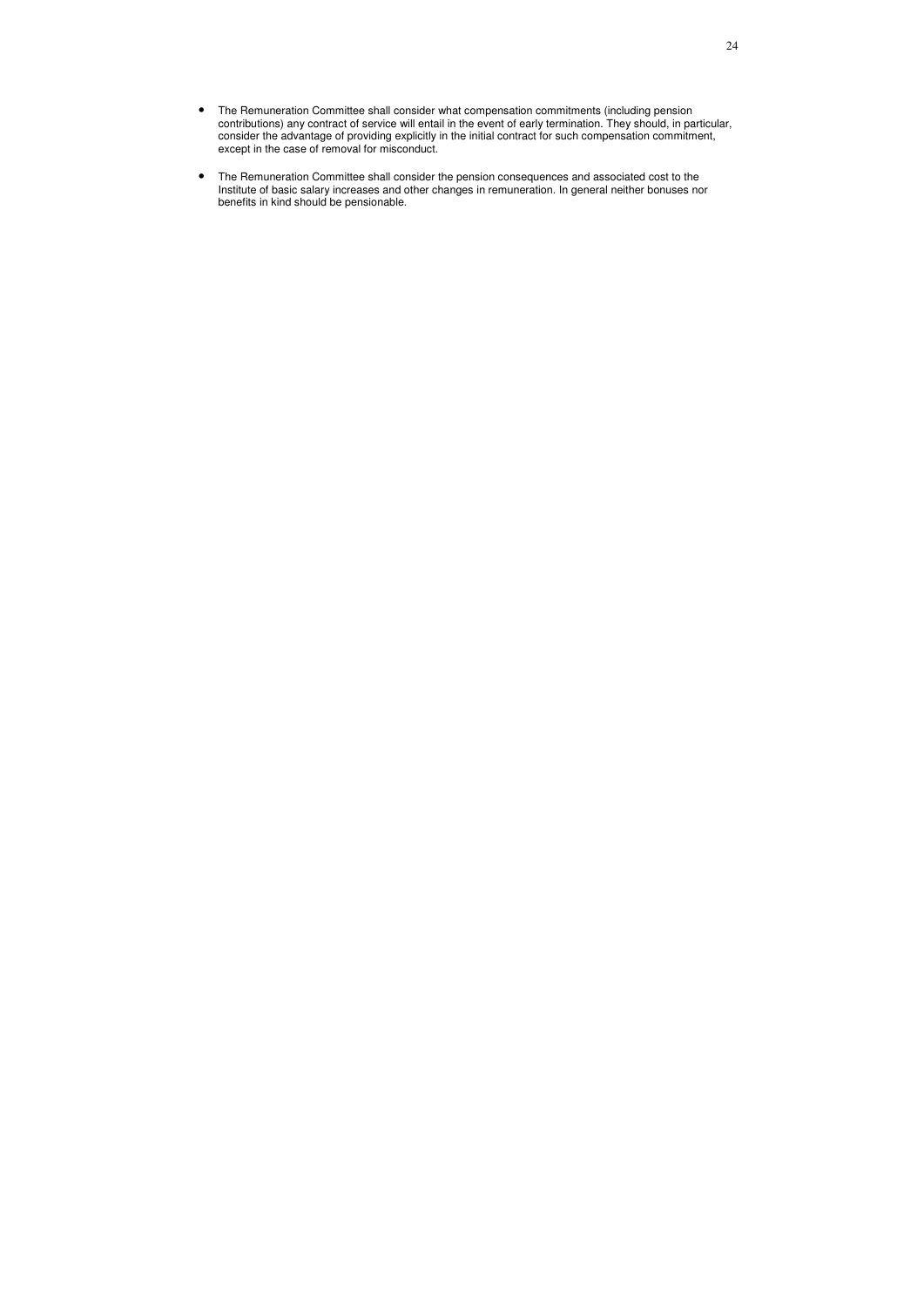#### **APPENDIX 3**

#### **AUDIT COMMITTEE - ROLE AND TERMS OF REFERENCE**

#### **Constitution and Membership**

The Council shall establish and maintain an Audit Committee and shall review and approve the Terms of Reference of the Committee as set out in this document.

• The Audit Committee shall be comprised of two members of the Finance and Risk Committee and two other Council members appointed by Council and not being Officers of the Institute or members of the Executive Committee. The Council may also appoint an external member to the Committee, not being a current member of Council.

A quorum of the Audit Committee shall be three members.

#### **Attendance at Meetings**

The Secretary and a representative of the external Auditors shall be invited, as appropriate, to meetings of the Audit committee, together with any other executives which the Audit Committee may invite to attend. However, at least once a year, the Audit committee shall meet with the external Auditors, without any executive present.

The Audit Committee may also meet without the external Auditors being present.

The Secretary of the Audit Committee shall be appointed by the Audit Committee. For the time being the Secretary of the Institute fulfills this role.

#### **Frequency of Meetings**

Meetings shall be held not less than twice a year. The external Auditors may request a meeting if they consider that one is necessary. The Chief Executive or Secretary may also request such a meeting, if a matter of importance or urgency requires it.

#### **Authority**

The Audit Committee is authorised by the Council to investigate any activity within its terms of reference. It is authorised to seek any information it requires from any employee and all employees are directed to co-operate with any request made by the Audit Committee.

The Audit committee is authorised by the Council to obtain outside legal or other independent professional advice and to secure the attendance of outsiders with relevant experience and expertise if it considers this necessary.

The duties of the Audit Committee shall be:

- to make recommendations to the Council in relation to the appointment, re-appointment and removal of the external auditor and to approve the remuneration and terms of engagement of the external auditor.
- to discuss the nature and scope of the audit with the external auditors before the audit commences having regard to the effectiveness of the audit process.
- to review the drafts of any financial statements which are to be published before they are submitted to Council for approval focusing particularly on:
	- any changes in accounting policies and practices
	- major judgmental areas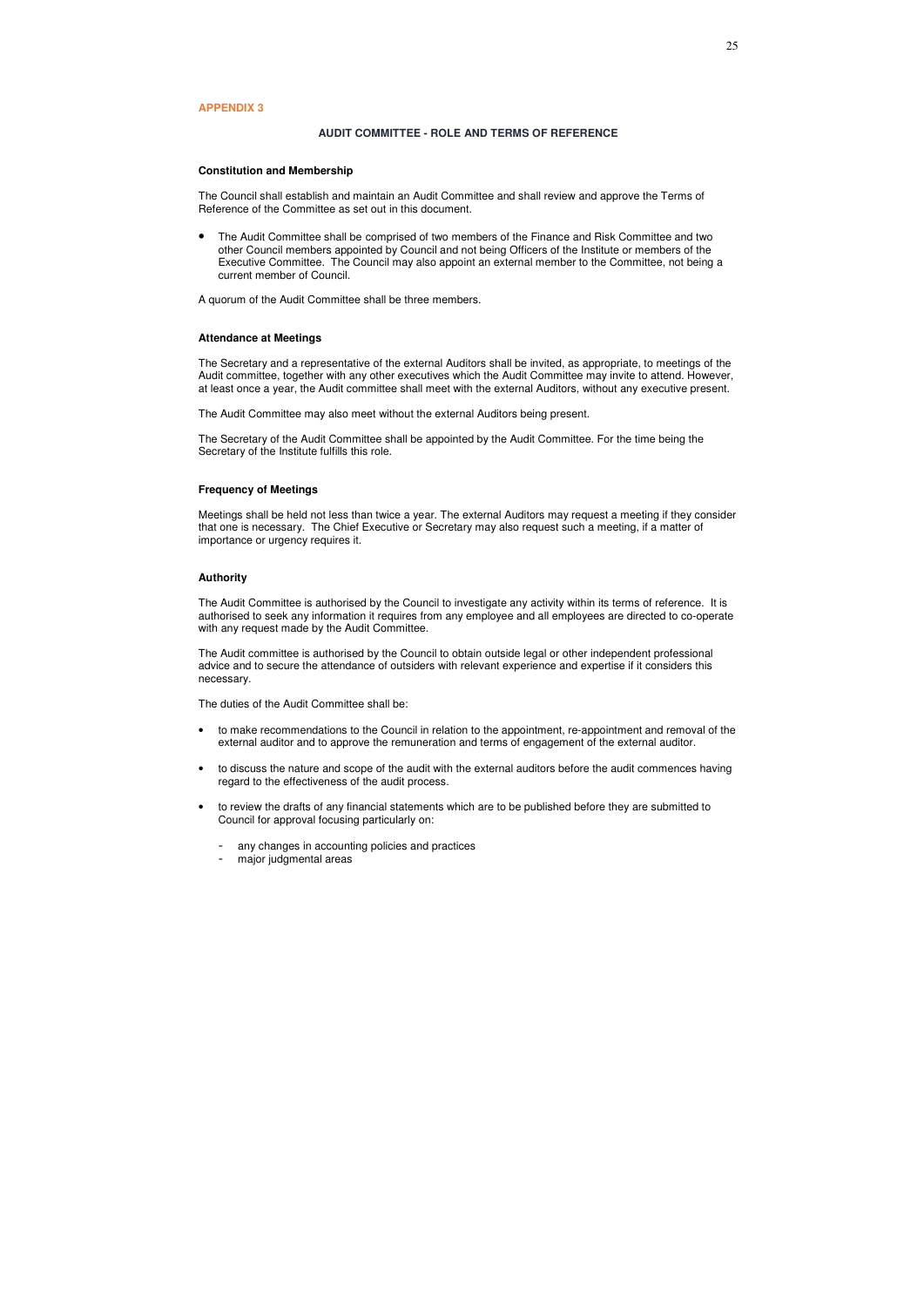- significant adjustments resulting from the audit
- compliance with accounting standards
- to discuss problems and reservations arising from audits and any matters the auditors may wish to discuss (in the absence of executives where necessary);
- to conduct an Annual Review of the effectiveness of Internal Control Systems including any Operational and Compliance Controls not reviewed by any other Committee reporting to Council, in a manner appropriate to the Institute given its size and the nature of its business. The elements of this Annual Review are outlined in Appendix 4 below.
- to review and monitor the external auditor's independence and objectivity.
- to consider such other topics, as the Audit Committee may be requested by Council to consider from time to time.
- to keep under review the effectiveness of internal control systems and, in particular, review the external auditor's management letter and the executives' response,

#### **Scope**

The Audit Committee shall concern itself with the affairs of The Institute of Bankers in Ireland, its subsidiaries and associates, its regional committees and the Institute Pension arrangements.

#### **Reporting Procedures**

Following each meeting of the Audit Committee, a report shall be made to the next meeting of Council.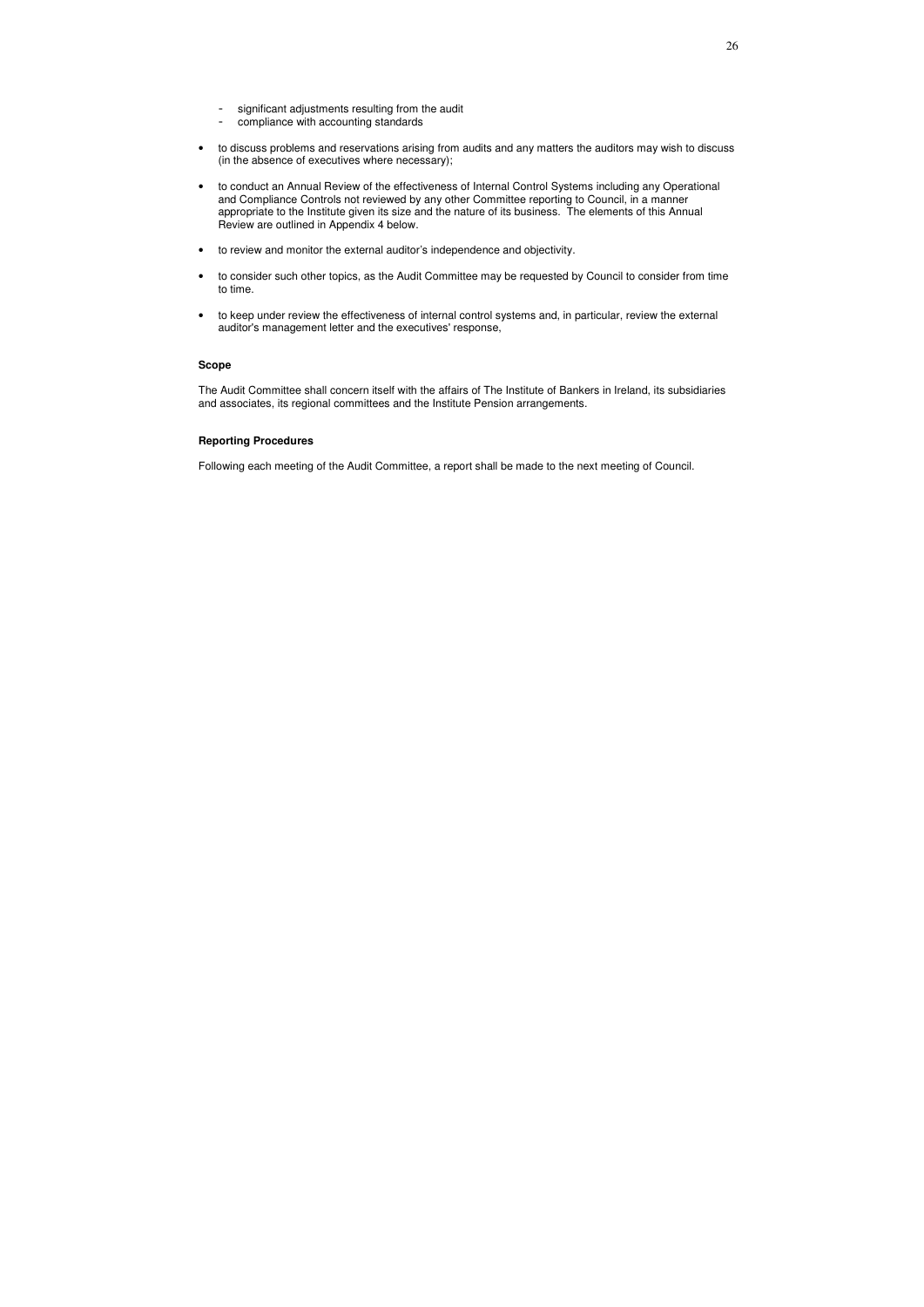## **APPENDIX 4**

#### **ANNUAL REVIEW OF INTERNAL CONTROL**

#### *The review comprises the following,*

- Business Risk Review: This comprises identification of financial, commercial and operational risk for each aspect of the Institute's business. The Executive Management identify and update annually these key risk areas and comment annually upon the measures taken to minimize each specific risk.
- Noting status on audit recommendations including prior year External Auditor Management Letters.
- Review of Internal Control Questionnaire considered and signed off annually by the Chief Executive and Secretary based on enquiry at departmental level.
- Receiving reports, oral or written, from the External Auditors on Internal Control matters.
- Review of Institute Insurance Cover Summary.
- Review of Institute Pension arrangements.
- Noting the Audit Committee annual review of compliance with Companies Office (and similar) filing requirements for Institute subsidiaries and related entities.
- Review of any new procedures or updates to Institute Financial Procedures Manual.
- Review the external auditor's Management Letter and the related executives' responses.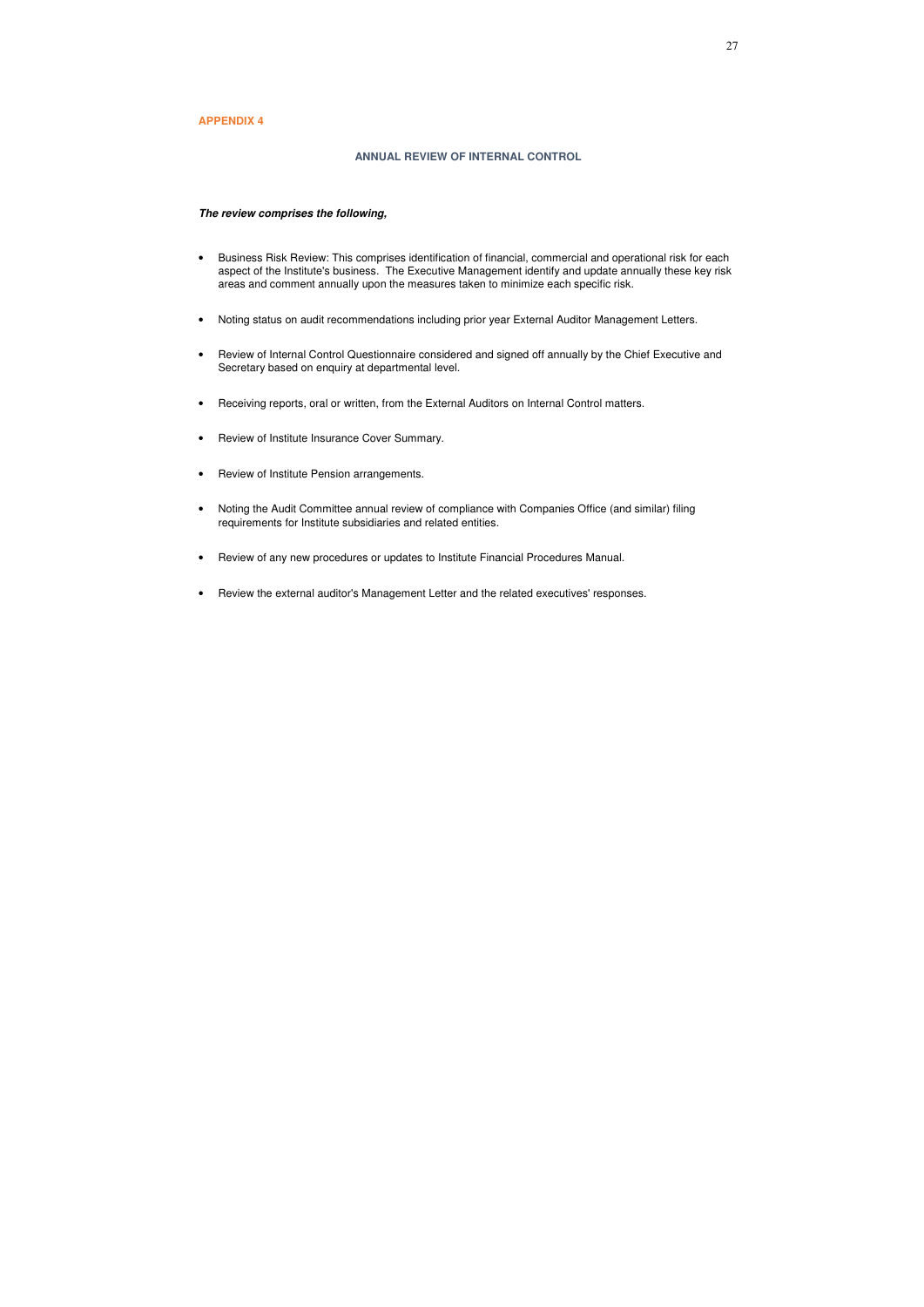#### **APPENDIX 5**

#### **External Director**

An external director is appointed to bring the following attributes to the board:

- independence
- impartiality
- wide experience
- special knowledge
- personal qualities.

The external director is expected to focus on board matters and not stray into "executive direction" thus providing an independent view of the company removed from day-to-day running.

The **key role** of the external director is to bring an independent, objective and external perspective to the board:

- To challenge constructively particularly on strategy
- To scrutinise the performance of management in meeting agreed goals and objectives
- To satisfy him/herself on the integrity of financial information and that financial controls and systems of risk management are robust and defensible.

The fundamental contribution of the external director is to bring a fresh and wider view to board discussion and decision making:

- To view issues in their totality and see matters from a broader perspective
- To give an external view
- To bring a wider judgment to bear on matters before the board
- To bring an independent viewpoint on conflicts of interest.

To function effectively the external director should:

- Uphold the highest ethical standards of integrity and probity
- Support executives in their leadership of the business while monitoring their conduct
- Question intelligently, debate constructively, challenge vigorously and decide dispassionately
- Listen sensitively to the views of others
- Gain the trust of other board members and promote the highest standards of corporate governance whenever possible.

It is essential that the external director operates as part of the overall board and not in isolation from the executive management. The external director can make a valuable contribution in determining corporate strategies and guidance in achieving strategic goals and the allocation of corporate resources to supporting the strategic plan.

The external director should be a person that the board determines/considers to be independent**.**

Before the appointment/election of any proposed external director, the board should satisfy themselves that the director is independent in character and judgment and whether there are relationships or circumstances which are likely to affect or could appear to affect the director's judgment.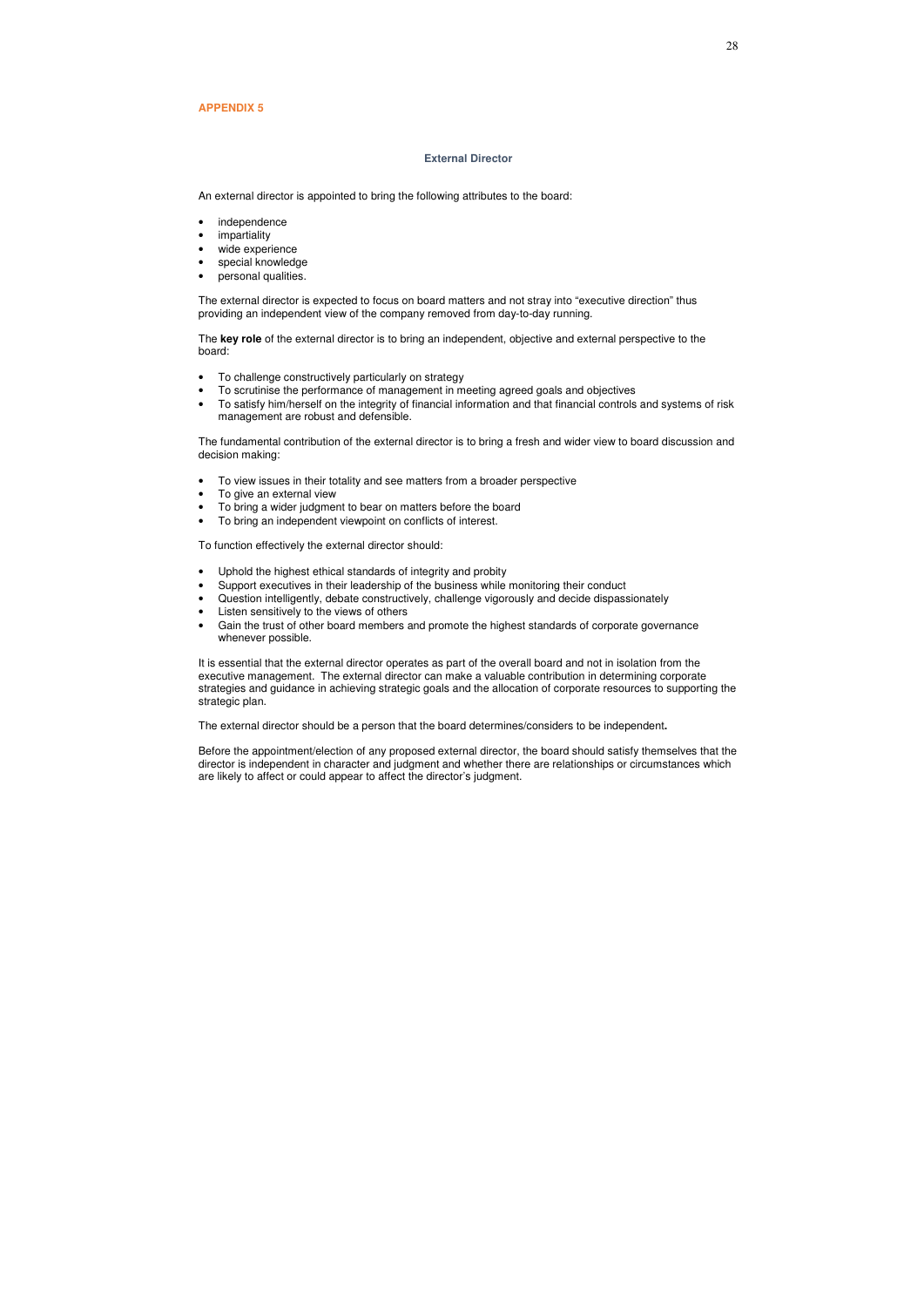**Extracts from the UK Corporate Governance Code - September 2014** 

**Governance and the Code** 

**Preface** 

**The Main Principles of the Code** 

**Extract from the Central Bank of Ireland Corporate Governance Code** 

**General Requirements** 

## **APPENDIX 6**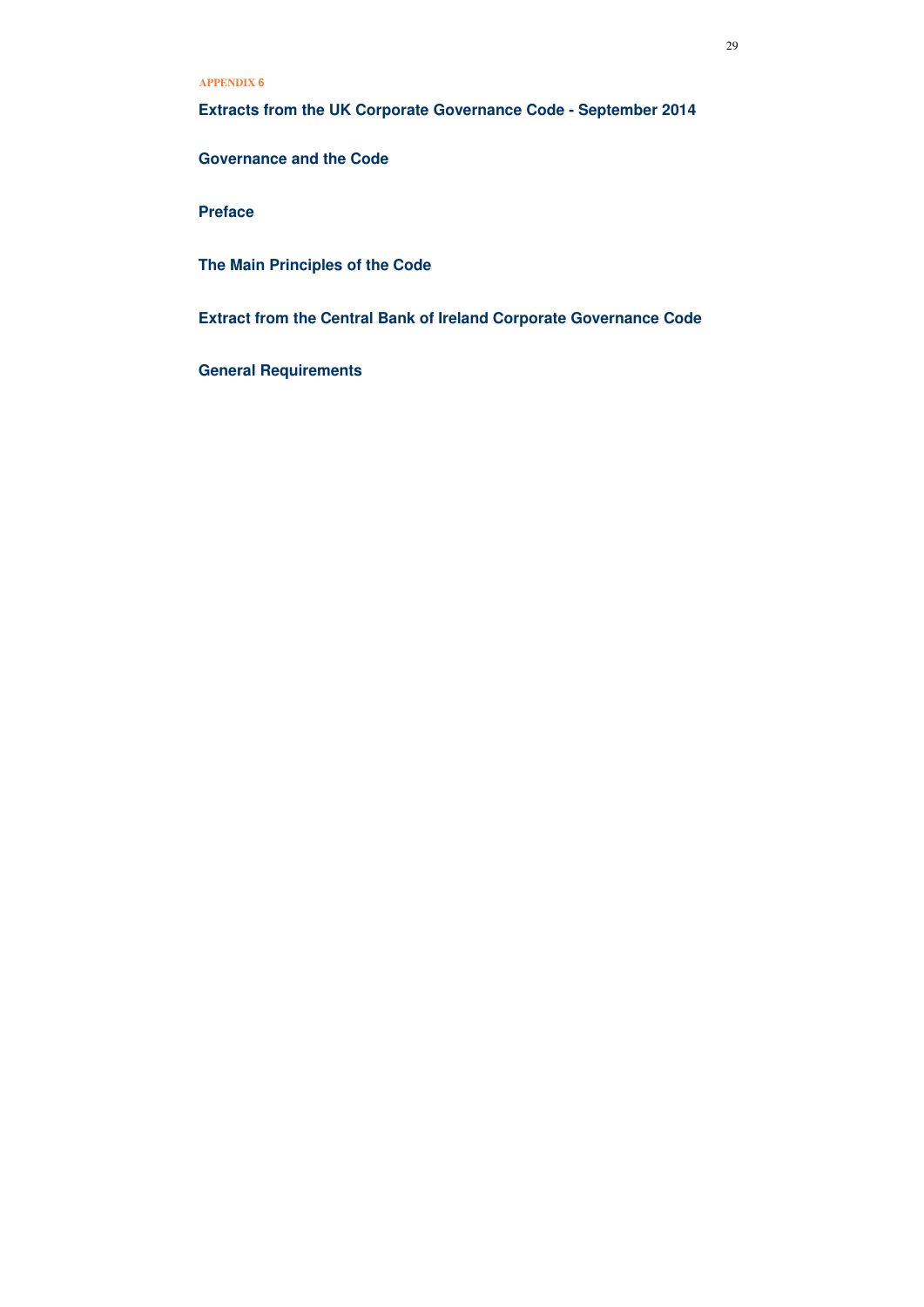## **Governance and the Code**

- 1. The purpose of corporate governance is to facilitate effective, entrepreneurial and prudent management that can deliver the long-term success of the company.
- 2. The first version of the UK Corporate Governance Code (the Code) was produced in 1992 by the Cadbury Committee. Its paragraph 2.5 is still the classic definition of the context of the Code:

Corporate governance is the system by which companies are directed and controlled. Boards of directors are responsible for the governance of their companies. The shareholders' role in governance is to appoint the directors and the auditors and to satisfy themselves that an appropriate governance structure is in place. The responsibilities of the board include setting the company's strategic aims, providing the leadership to put them into effect, supervising the management of the business and reporting to shareholders on their stewardship. The board's actions are subject to laws, regulations and the shareholders in general meeting.

- 3. Corporate governance is therefore about what the board of a company does and how it sets the values of the company. It is to be distinguished from the day to day operational management of the company by fulltime executives.
- 4. The Code is a guide to a number of key components of effective board practice. It is based on the underlying principles of all good governance: accountability, transparency, probity and focus on the sustainable success of an entity over the longer term.
- 5. The Code has been enduring, but it is not immutable. Its fitness for purpose in a permanently changing economic and social business environment requires its evaluation at appropriate intervals.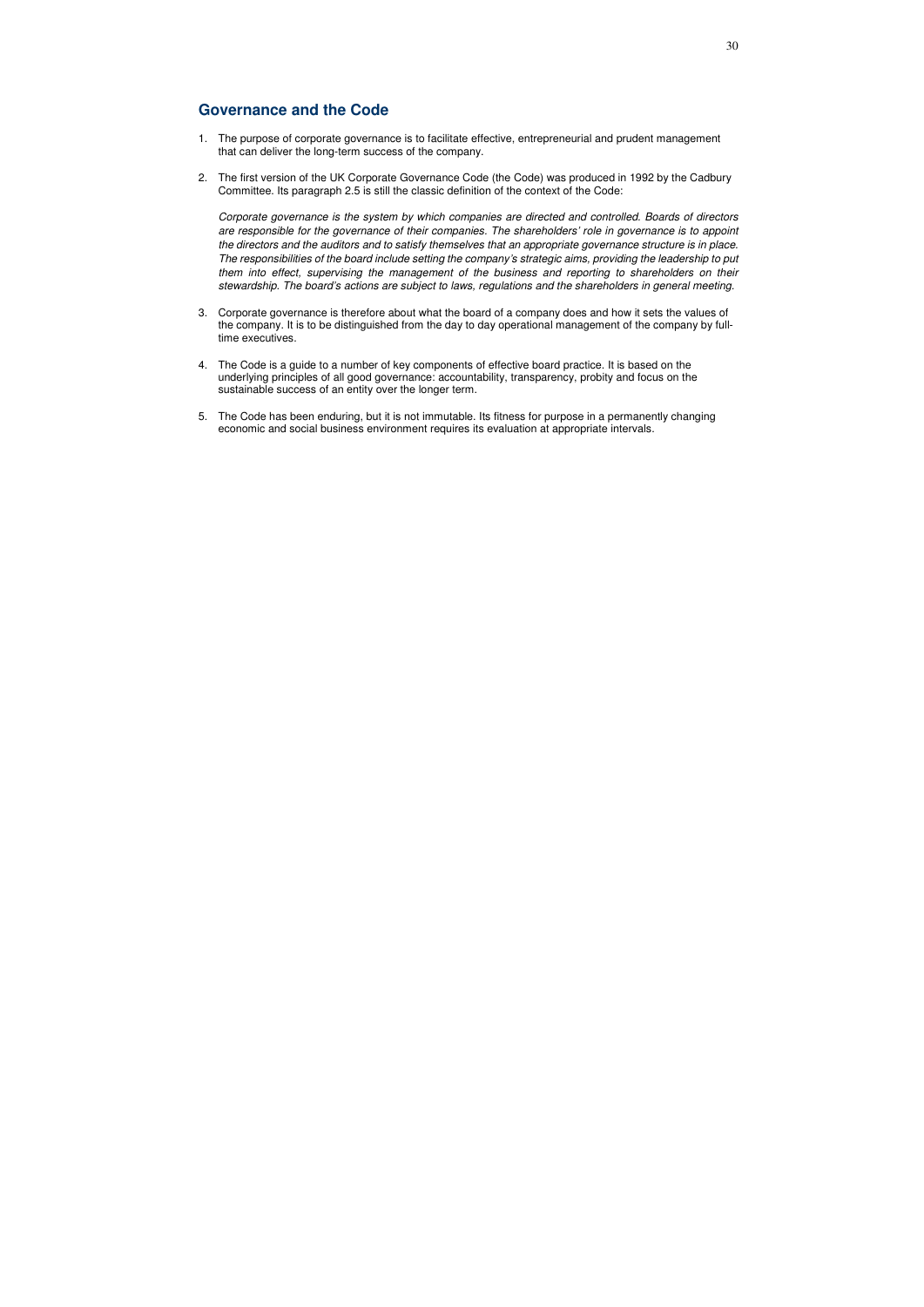## **Preface**

- 1. Over two decades of constructive usage of the Code have contributed to improved corporate governance in the UK. The Code is part of a framework of legislation, regulation and best practice standards which aims to deliver high quality corporate governance with in-built flexibility for companies to adapt their practices to take into account their particular circumstances. Similarly, investors must take the opportunity to consider carefully how companies have decided to implement the Code. There is always scope for improvement, both in terms of making sure that the Code remains relevant and improving the quality of reporting.
- 2. Boards must continue to think comprehensively about their overall tasks and the implications of these for the roles of their individual members. Absolutely key in these endeavours are the leadership of the chairman of a board, the support given to and by the CEO, and the frankness and openness of mind with which issues are discussed and tackled by all directors.
- 3. Essential to the effective functioning of any board is dialogue which is both constructive and challenging. The problems arising from "groupthink" have been exposed in particular as a result of the financial crisis. One of the ways in which constructive debate can be encouraged is through having sufficient diversity on the board. This includes, but is not limited to, gender and race. Diverse board composition in these respects is not on its own a guarantee. Diversity is as much about differences of approach and experience, and it is very important in ensuring effective engagement with key stakeholders and in order to deliver the business strategy.
- 4. One of the key roles for the board includes establishing the culture, values and ethics of the company. It is important that the board sets the correct 'tone from the top'. The directors should lead by example and ensure that good standards of behaviour permeate throughout all levels of the organisation. This will help prevent misconduct, unethical practices and support the delivery of long-term success.
- 5. To run a corporate board successfully should not be underrated. Constraints on time and knowledge combine with the need to maintain mutual respect and openness between a cast of strong, able and busy directors dealing with each other across the different demands of executive and non-executive roles. To achieve good governance requires continuing and high quality effort.

**Financial Reporting Council September 2014**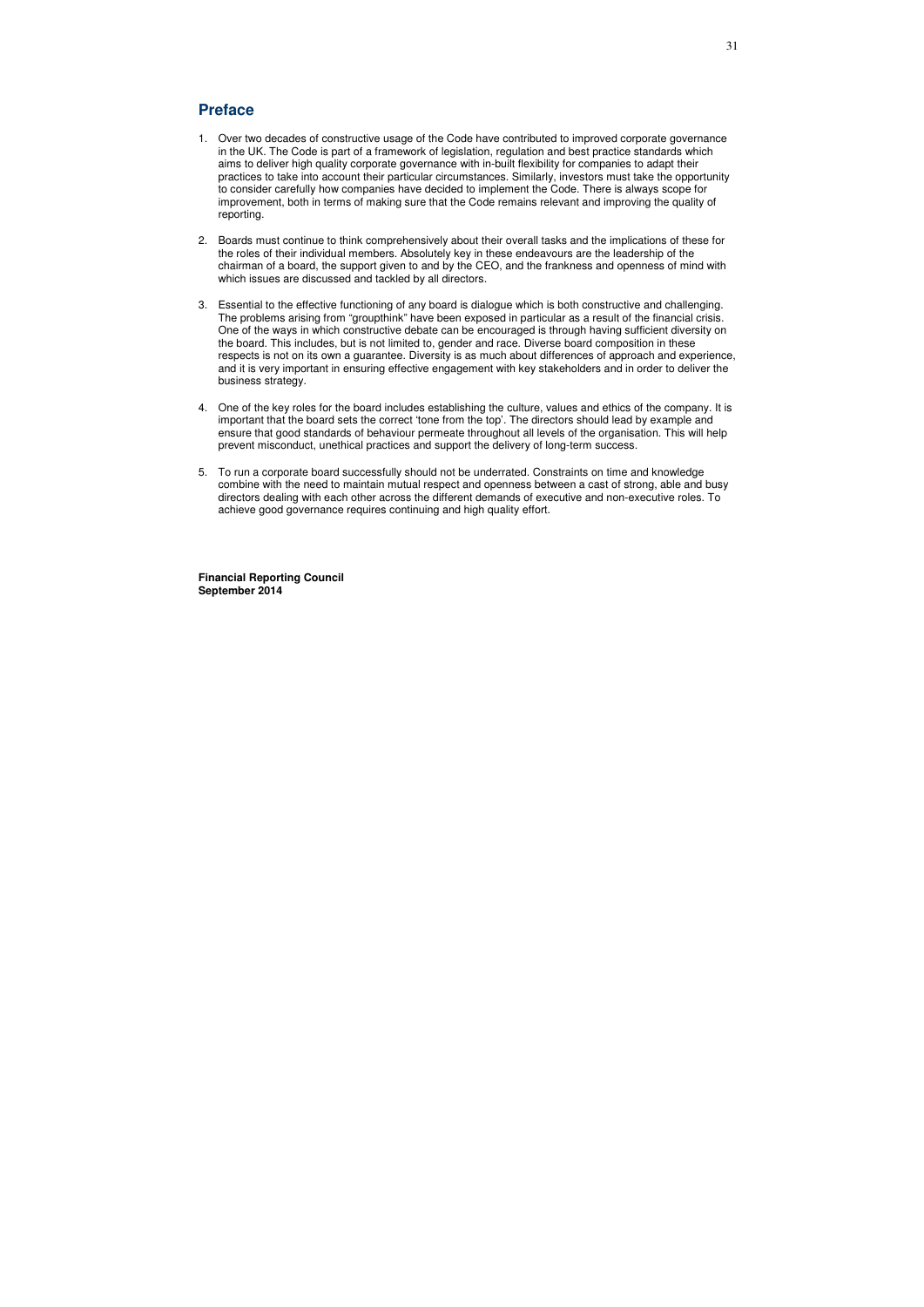## **The Main Principles of the Code**

### **Section A: Leadership**

Every company should be headed by an effective Council which is collectively responsible for the long-term success of the company.

There should be a clear division of responsibilities at the head of the company between the running of the Council and the executive responsibility for the running of the company's business. No one individual should have unfettered powers of decision.

The chairman is responsible for leadership of the Council and ensuring its effectiveness on all aspects of its role.

As part of their role as members of a unitary Council, non-executive directors should constructively challenge and help develop proposals on strategy.

#### **Section B: Effectiveness**

The Council and its committees should have the appropriate balance of skills, experience, independence and knowledge of the company to enable them to discharge their respective duties and responsibilities effectively.

There should be a formal, rigorous and transparent procedure for the appointment of new directors to the board.

All directors should be able to allocate sufficient time to the company to discharge their responsibilities effectively.

All directors should receive induction on joining the board and should regularly update and refresh their skills and knowledge.

The board should be supplied in a timely manner with information in a form and of a quality appropriate to enable it to discharge its duties.

The board should undertake a formal and rigorous annual evaluation of its own performance and that of its committees and individual directors.

All directors should be submitted for re-election at regular intervals, subject to continued satisfactory performance.

#### **Section C: Accountability**

The board should present a fair, balanced and understandable assessment of the company's position and prospects.

The board is responsible for determining the nature and extent of the principal risks it is willing to take in achieving its strategic objectives. The board should maintain sound risk management and internal control systems.

The board should establish formal and transparent arrangements for considering how they should apply the corporate reporting, risk management and internal control principles and for maintaining an appropriate relationship with the company's auditors.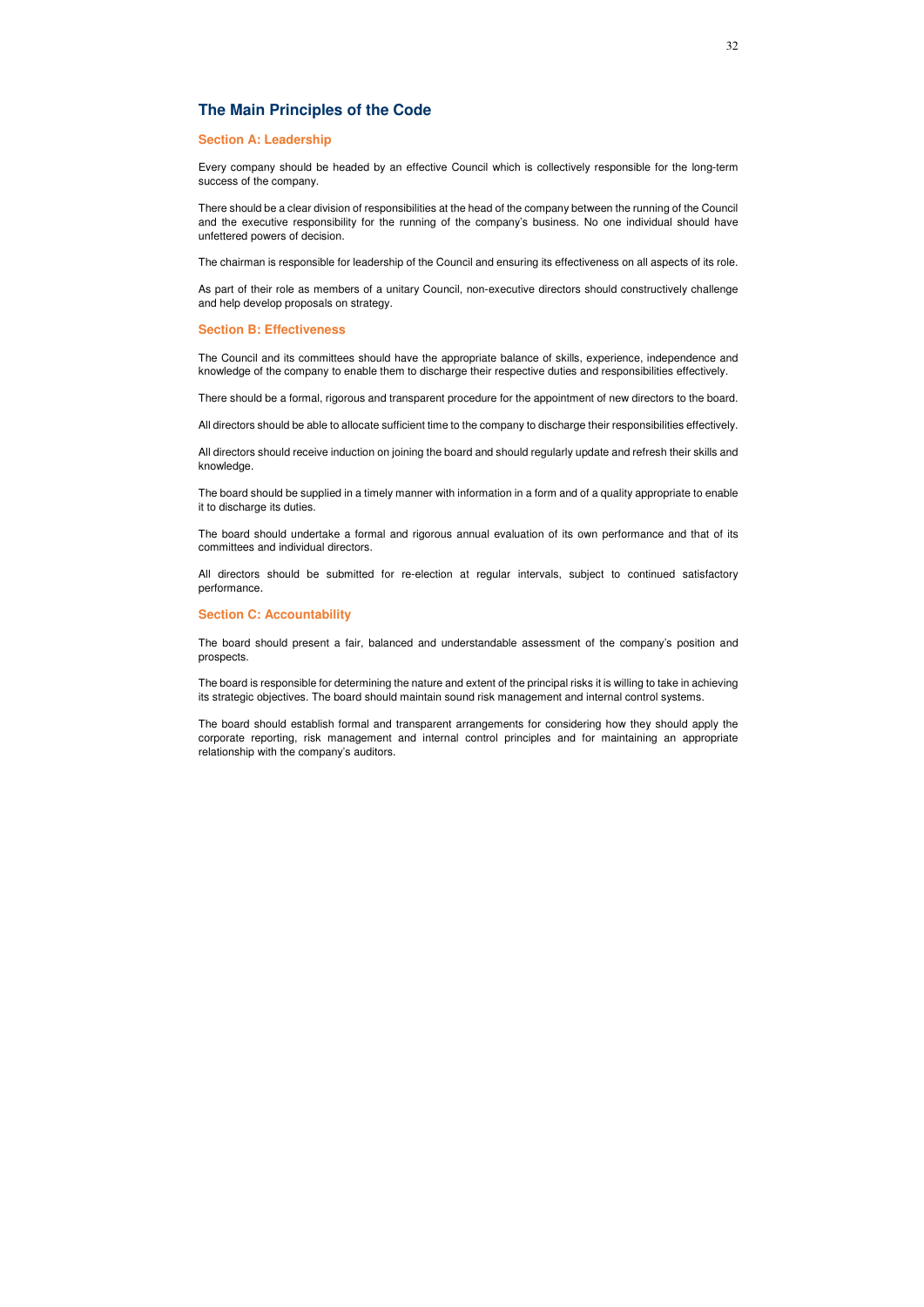## **Section D: Remuneration**

Executive directors' remuneration should be designed to promote the long-term success of the company. Performance-related elements should be transparent, stretching and rigorously applied.

There should be a formal and transparent procedure for developing policy on executive remuneration and for fixing the remuneration packages of individual directors. No director should be involved in deciding his or her own remuneration.

## **Section E: Relations with shareholders**

There should be a dialogue with shareholders based on the mutual understanding of objectives. The board as a whole has responsibility for ensuring that a satisfactory dialogue with shareholders takes place.

The board should use general meetings to communicate with investors and to encourage their participation.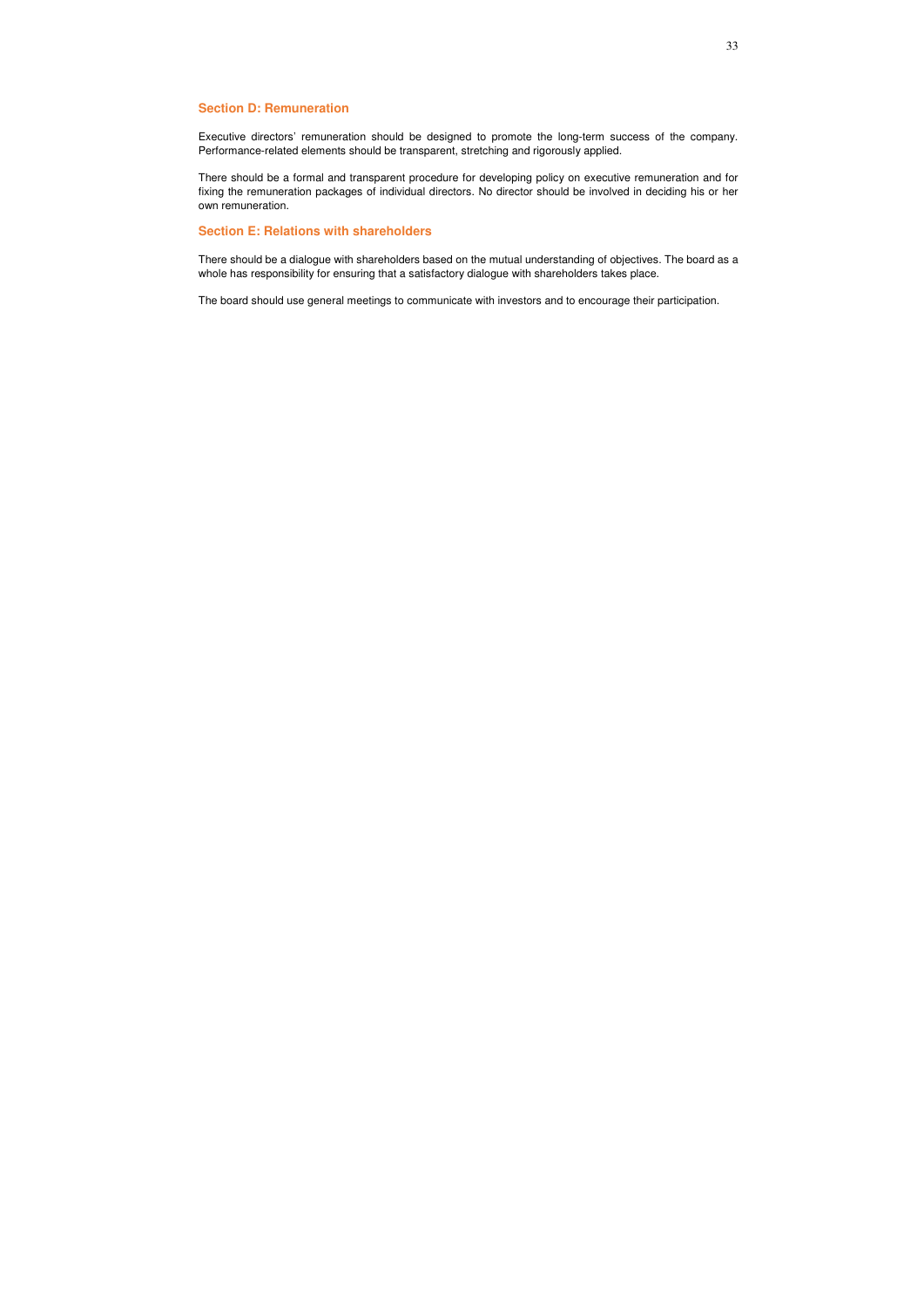## **Extract from the Central Bank of Ireland Corporate Governance Code**

## **General Requirements**

- The Code contains the minimum requirements that an institution shall meet in the interests of promoting strong and effective governance.
- The board retains primary responsibility for corporate governance within the institution at all times. Nevertheless, senior management plays an important part in ensuring effective governance and is therefore responsible for operating effective oversight consistent with board policy.
- All institutions shall have robust governance arrangements which include a clear organisational structure with well defined, transparent and consistent lines of responsibility, effective processes to identify, manage, monitor and report the risks to which it is or might be exposed, adequate internal control mechanisms, including sound administrative and accounting procedures, IT systems and controls, remuneration policies and practices that are consistent with and promote sound and effective risk management both on a solo basis and at group level. The system of governance shall promote and communicate an appropriate risk and compliance culture at all levels of the institution and shall be subject to regular internal review.
- The governance structure put in place by each institution shall be sufficiently sophisticated to ensure that there is effective oversight of the activities of the institution taking into consideration the nature, scale and complexity of the business being conducted.
- No one individual may have unfettered powers of decision.
- The corporate governance structure and policies shall be articulated clearly and communicated to all appropriate staff within the institution.
- Without prejudice to any other legal obligations, any director who has any material concern about the overall corporate governance of an institution shall report the concern without delay to the board in the first instance and if the concern is not Corporate Governance Code for Credit Institutions and Insurance Undertakings 2013 satisfactorily addressed by the board within five business days, the director shall promptly report the concern directly to the Central Bank advising of the background to the concern and any proposed remedial action. This is without prejudice to the director's ability to report directly to the Central Bank.
- An institution shall comply with the Code on an individual basis. Accordingly, while an institution may adopt policies or procedures developed at group level, the institution shall satisfy itself that such policies or procedures meet all of the requirements of the Code.